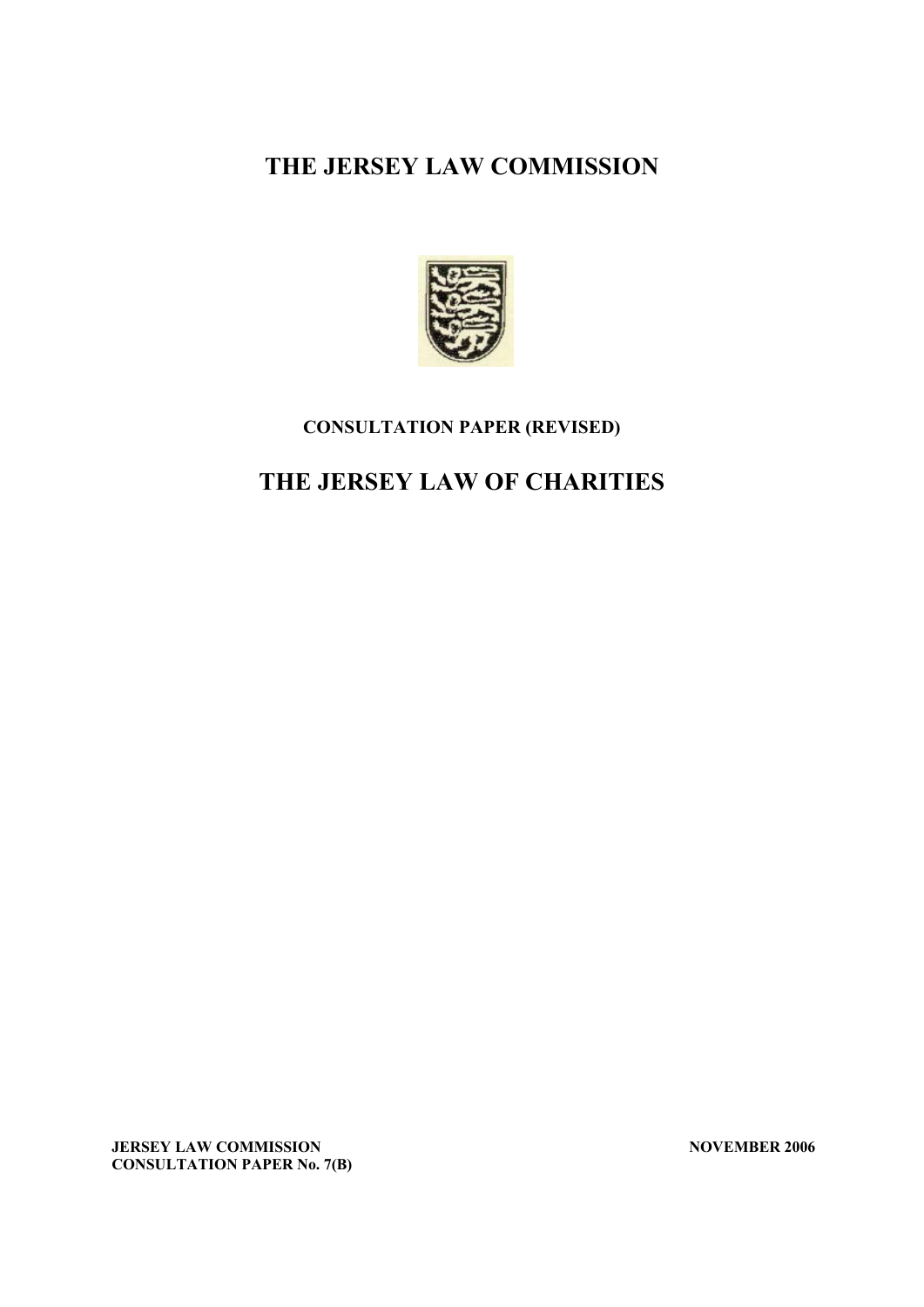The Jersey Law Commission was set up by a Proposition laid before the States of Jersey and approved by the States Assembly on 30 July 1996.

The Commissioners are:-

Mr David Lyons, English Solicitor, Chairman Advocate Alan Binnington Mr Clive Chaplin, Solicitor Mr Peter Hargreaves, Chartered Accountant Advocate Kerry Lawrence Advocate John Kelleher

The Jersey Law Commission invites comments on this consultation paper before 31 March 2007 in writing addressed to:

> The Jersey Law Commission Whiteley Chambers Don Street St Helier Jersey JE4 9WG

> > Fax no. 01534 504444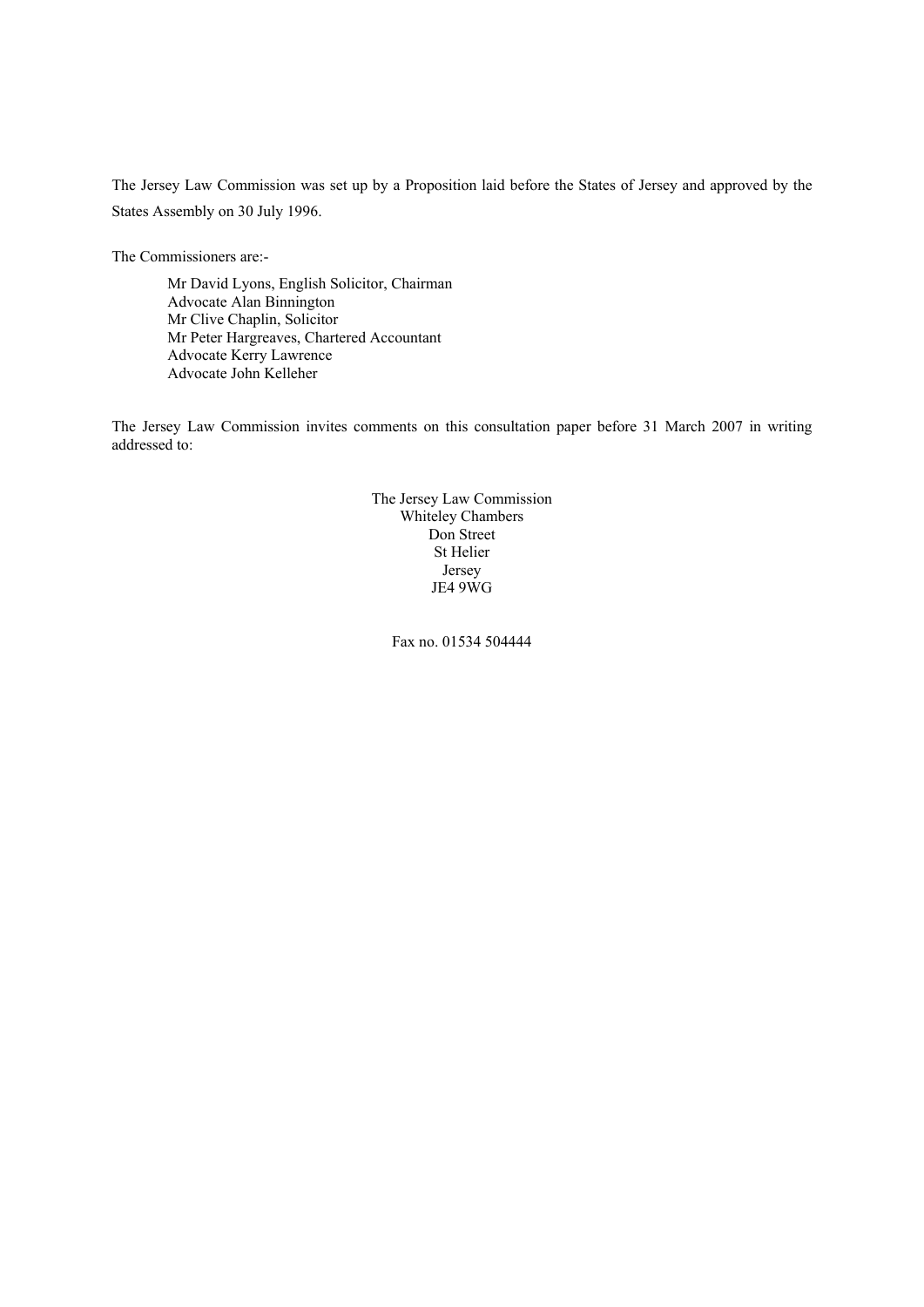## **THE JERSEY LAW COMMISSION**

# **CONSULTATION PAPER**

# **THE JERSEY LAW OF CHARITIES**

#### **CONTENTS**

| $1 \quad \blacksquare$ |  |
|------------------------|--|
| $\overline{2}$         |  |
| 3 <sup>1</sup>         |  |
|                        |  |
|                        |  |
|                        |  |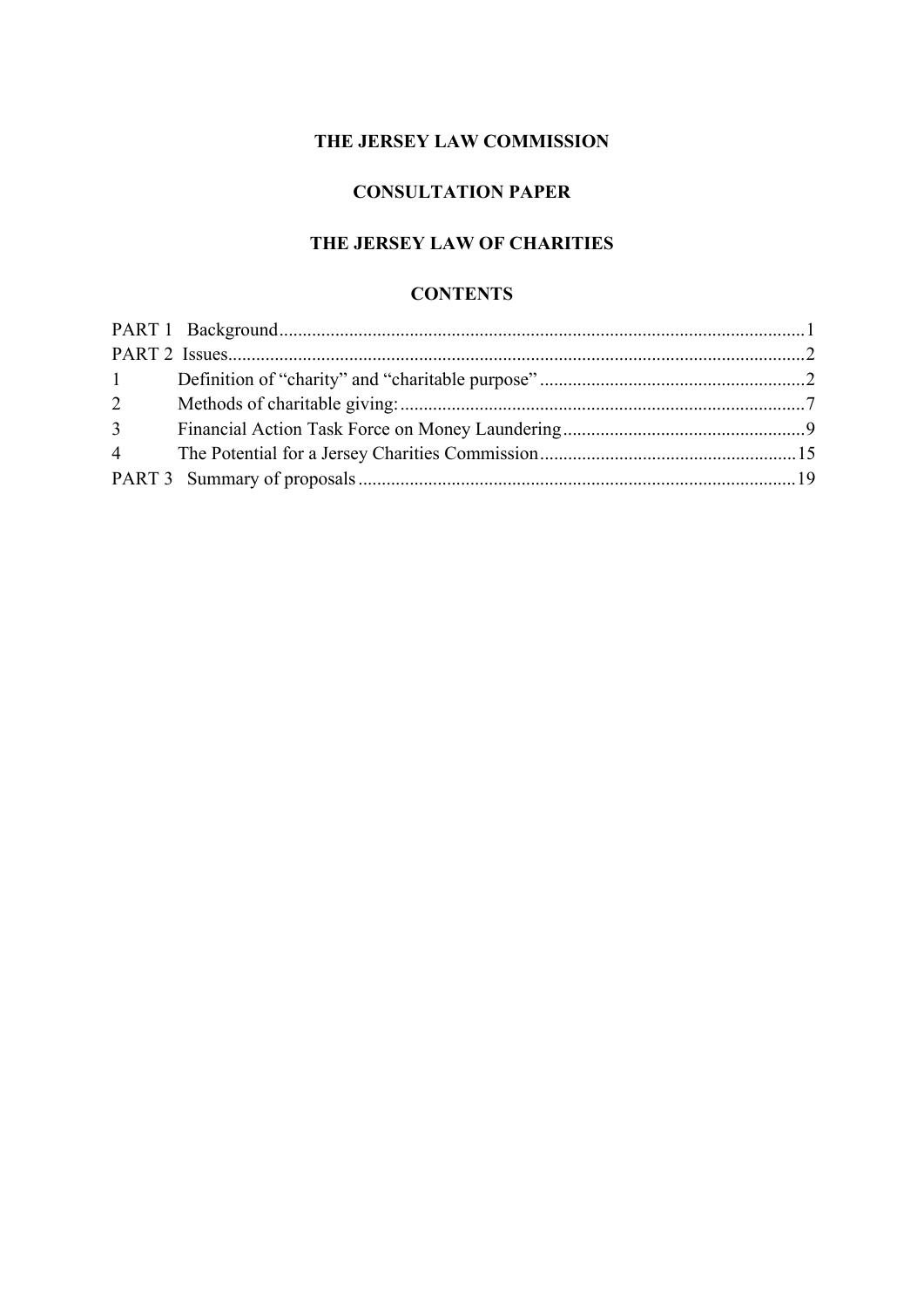## **THE LAW OF CHARITIES**

#### **Executive Summary**

The attached paper covers a number of issues which affect charities in Jersey.

- 1 The definition of charitable purpose in particular the extent to which "public benefit" should be a key factor in establishing a charitable purpose.
- 2 Tax relief and the possibility of Jersey adopting a more liberal UK-style "Gift Aid" scheme to encourage greater giving.
- 3 FATF Recommendations and their impact on charitable and similar institutions, broadly concluding that the combination of the present law relating to trusts combined with the new regulatory environment and specific anti-terrorist legislation is adequate.
- 4 The role of a Jersey Charities Commission.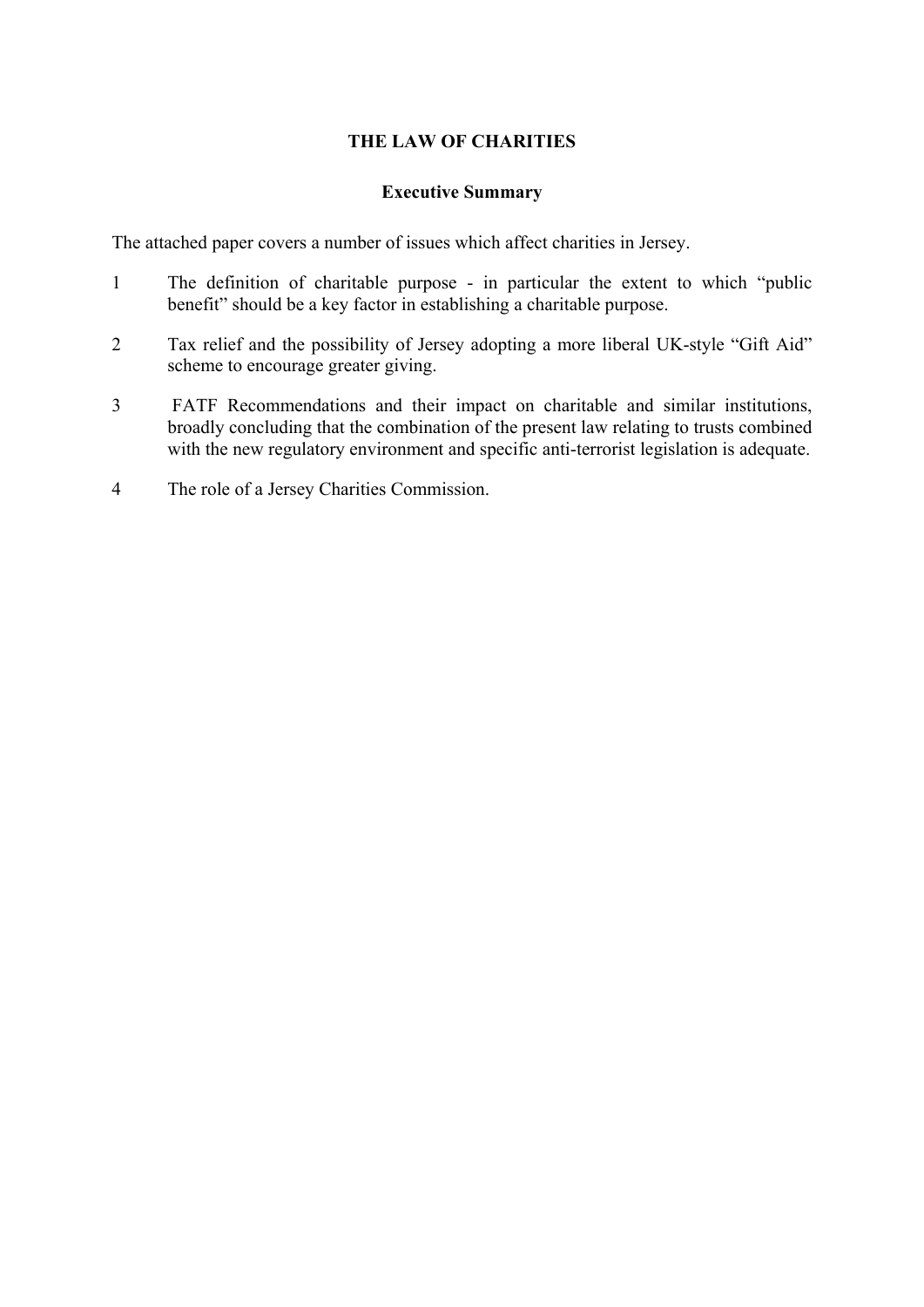#### **LAW OF CHARITIES**

This paper updated and revises the one originally published by the Law Commission in January 2004. It discusses the same issues other than in relation to reform of the legal doctrine of "Cy-pres" which has now been taken forward by Jersey's government and reform of which is included in the Trusts (Amendment No. 4) (Jersey) Law.

There has been much debate in recent years, particularly in the UK, relating to charities and the legislation and bodies in place to govern and protect them. Current provisions are seen as insufficient and outdated, and questions have been raised in respect of the potential for the funding of terrorist activities<sup>1</sup> through charitable trusts.

Charitable status provides an organisation with particular advantages in respect of certain fiscal and other matters, it places them in a favourable position in the eye of the public and encourages charitable donations and voluntary activities by citizens. It is therefore crucial that effective provisions are in place adequately to regulate, monitor and protect these bodies and the public which supports them. They must exist in a manner in which donation is encouraged while public confidence in charitable organisations is secured. Clarity in the law will be crucial to such developments.

#### **PART 1**

#### **Background**

Jersey law allows for the creation of various charitable structures, including incorporated associations under the Fidéicommis  $Law^2$ , unincorporated associations and charitable trusts. Prima facie, all of these vehicles may be liable to Jersey Income Tax. However, Article 115 of the Income Tax (Jersey) Law 1961 provides that exemption from income tax shall be granted in respect of:

> "any income derived from the property of a corporation, association or trust established for a charitable object or for the service of any church or chapel, or any building used solely for the purpose of divine worship and in so far as such income is applied to those purposes"

1

<sup>&</sup>lt;sup>1</sup> See FATF Recommendation VIII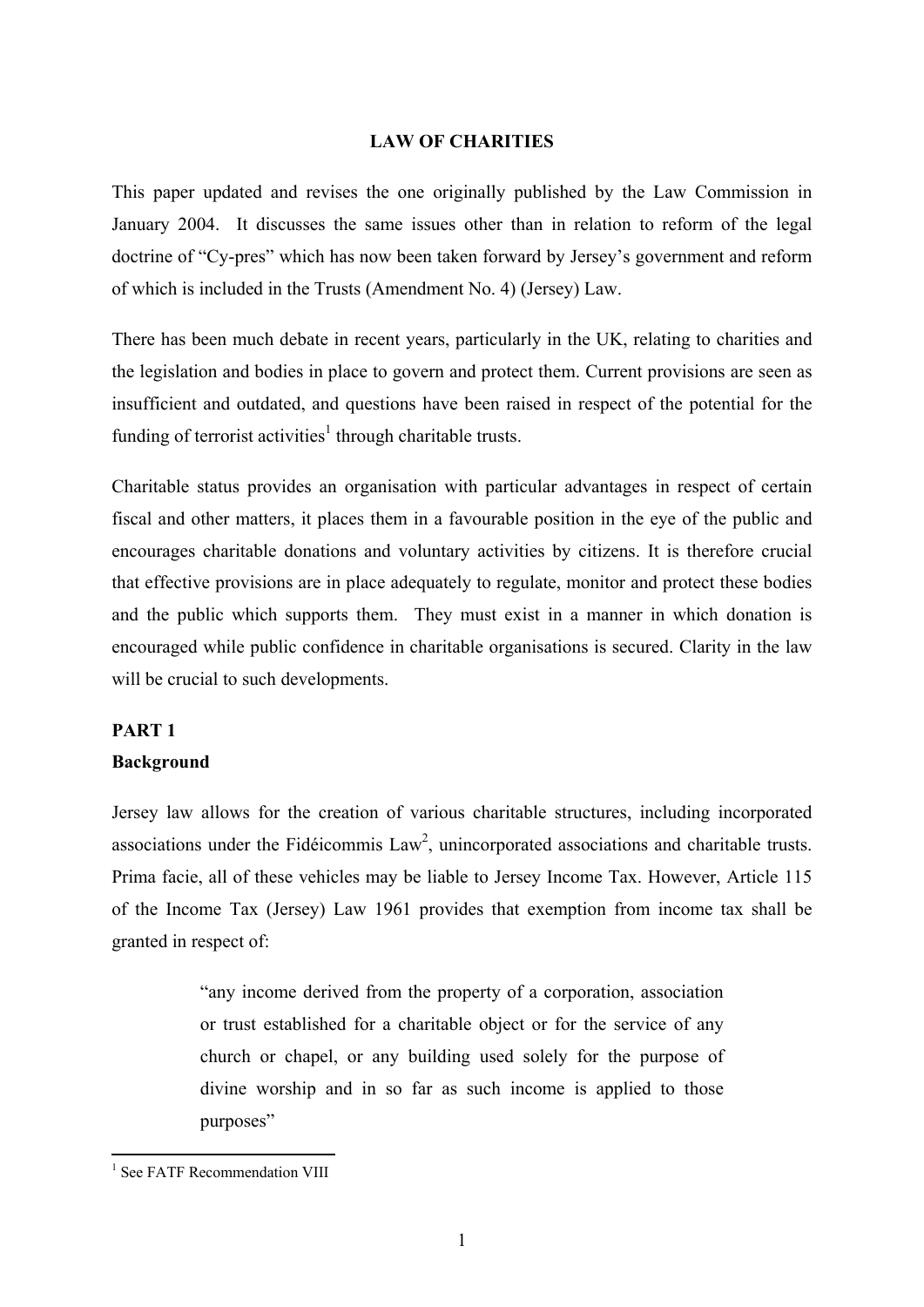Following the agreement by the Comptroller of Income Tax that the conditions of this provision are satisfied, a Certificate of Exemption will be granted under Article 60 of the Income Tax (Jersey) Law 1961.

The Association of Jersey Charities has in excess of two hundred members, all of which are charities. This is, however, an independent body and has no regulatory powers.

The number of charitable organisations in existence in Jersey is unknown, particularly in light of the increased popularity of charitable and mixed purpose<sup>3</sup> trusts in international finance structures. Special purpose companies are usually established for the purpose of issuing some form of debt on the international capital markets and will typically be owned by charitable trusts set up for the purpose of owning shares in the company. While such trusts do not conduct any public fundraising, they will receive an amount of money to be distributed to charity, usually by way of a dividend from the underlying special purpose company which will be paid by the Trustees to one or more active charitable organisations, often based in Jersey. Such special purpose companies must be owned by an independent (preferably nontax paying) entity but other non-charitable trusts, such as a non-charitable purpose trusts, could be used for similar purposes.

#### **PART 2**

#### **Issues**

#### **1 Definition of "charity" and "charitable purpose"**

While a charity must exist for exclusively charitable purposes, no statutory provisions are in place in Jersey to provide a definition of what these purposes are. Current authority is essentially based on the English statute of Elizabeth I 1601 but this is arguably outdated and insufficient for modern day purposes. In this section we review various definitions used in other jurisdictions and put forward a proposed means of bringing clarity to the issue in Jersey.

 $\frac{1}{2}$  $2^2$  Loi (1862) Sur les tenures en fidéicommis et l'incorporation d'associations

 $\beta$  i.e where the objects of the trust may be both charitable and non-charitable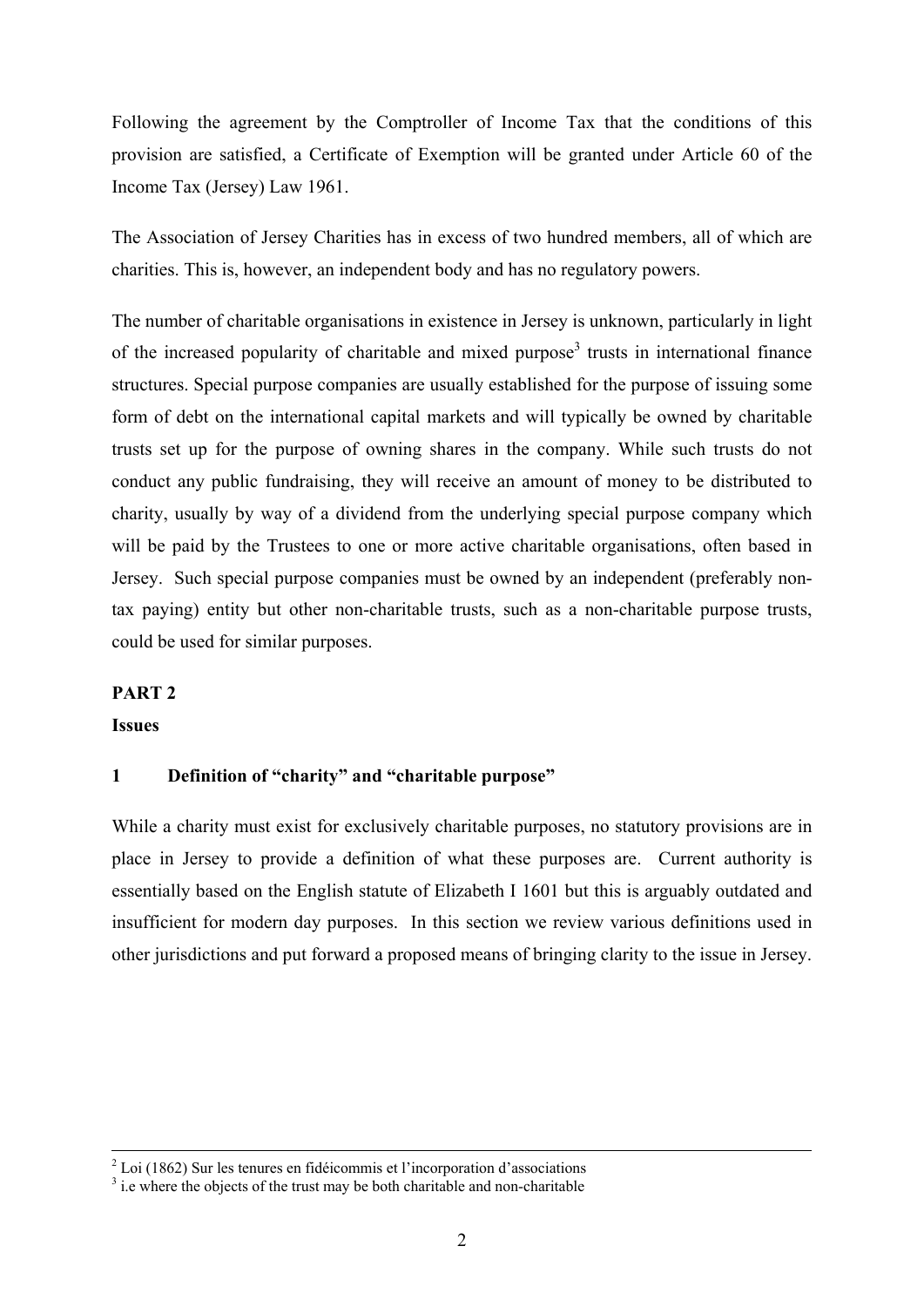English authority was accepted in *re. Meaker*<sup>4</sup> where it was held that a charitable purpose must be both enforceable by the court and within "either the express terms or the 'spirit and intendment' of the preamble to the ancient statute of Elizabeth<sup>"5</sup>. The criteria contained in the Act were first laid down by Lord Macnaughten in *Pemsel's Case*<sup>6</sup> as relating to:

- The relief of aged, impotent and poor people
- The advancement of education
- The advancement of religion
- Other purposes beneficial to the community not falling under any of the three preceding heads.

## **Public benefit**

A rebuttable presumption exists that where the purposes of an organisation fall under the first of the three heads of charity, it will be operating for the benefit of the public. However, no such presumption exists in relation to purposes that are for the benefit of the community and it is for an organisation to prove the "public benefit" that it offers. This latter head has caused particular problems in the United Kingdom and it will often be necessary to search by analogy through the extensive case law that has developed. It was accepted in *re. Meaker*, as in England, that this test of "public purpose" (i.e. for the benefit of the community) is "an overriding test"<sup>7</sup>. The meaning of "public benefit" should therefore be given careful consideration.

Two distinct elements exist in relation to "public benefit" as interpreted by case law:

1. the purpose itself must be beneficial and not harmful to the public<sup>8</sup>

"The question whether a purpose will or may be operative for the public benefit is a question to be answered by the court by forming an

1

<sup>4</sup> (1972) J.J. 2161

<sup>&</sup>lt;sup>5</sup> Repealed by the Mortmain and Charitable Uses Act 1888. However, the preamble was expressly preserved at s.13(2). Note also that the English Charities Act 1993 provides no statutory definition as to what purposes are and are not charitable and therefore all case law is still relevant in this regard. It is the court's duty to determine whether particular purposes are charitable.

<sup>6</sup> *Income Tax Special Purposes Comrs. v. Pemsel* [1891] AC 531 7

 $\frac{1}{10}$ ibid., 2177

<sup>8</sup> *National Anti-Vivisection Society v. IRC* [1948] AC 31, 65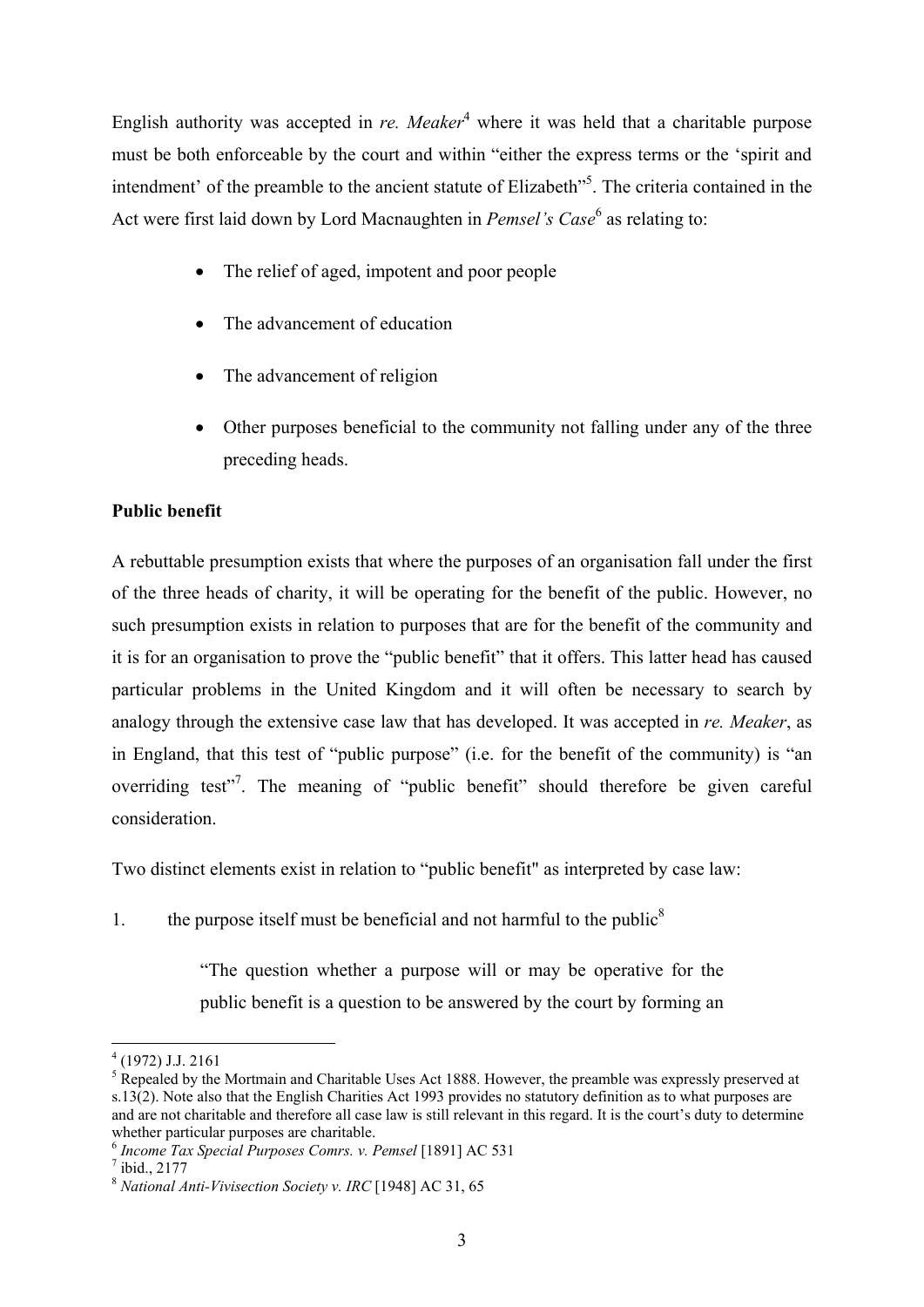opinion on the evidence before it, having strict regard to the conditions of the gift." $\frac{9}{2}$ 

2. the benefit of the purpose must be available to a sufficient sector of the public<sup>10</sup>

"a benefit must benefit the community, or an appreciably important class of the community, which must be sufficiently defined and identifiable by some quality of public nature but may be restricted within narrow limits. $11$ <sup>11</sup>

For a benefit to be public it would be insufficient to show that some benefit would follow from acting in a certain way if some disadvantage or harm would be caused to another part of the community - a charitable purpose cannot exist where it provides more harm than benefit.

The notion of 'public benefit' is also examined in 'Tudor on Charities' (7th edn.) under the head "The Requirement of Public Benefit". This provides that it was established by the Court of Chancery that in defining a charitable trust consideration should be given to two closely related questions:

- 1. whether the purpose of the trust confers a benefit on the public or a section of the public; and
- 2. whether the class of persons eligible to benefit constitutes the public or a section of it.

## **Reform**

In light of the recognition of the changing nature of charitable concepts and with a view to providing clarity and securing public confidence in charity, the Scottish Charity Law Reform Commission conducted extensive research and recommended four defining principles of charitable organisations:

- Overriding purpose is for the public benefit
- Non-profit distributing

 9 Halsbury's Laws of England, Charities - 1(1)7

<sup>&</sup>lt;sup>10</sup> *Verge v. Somerville* [1924] AC 496, 499<br><sup>11</sup> Halsbury's Laws of England, Charities - 1(1)8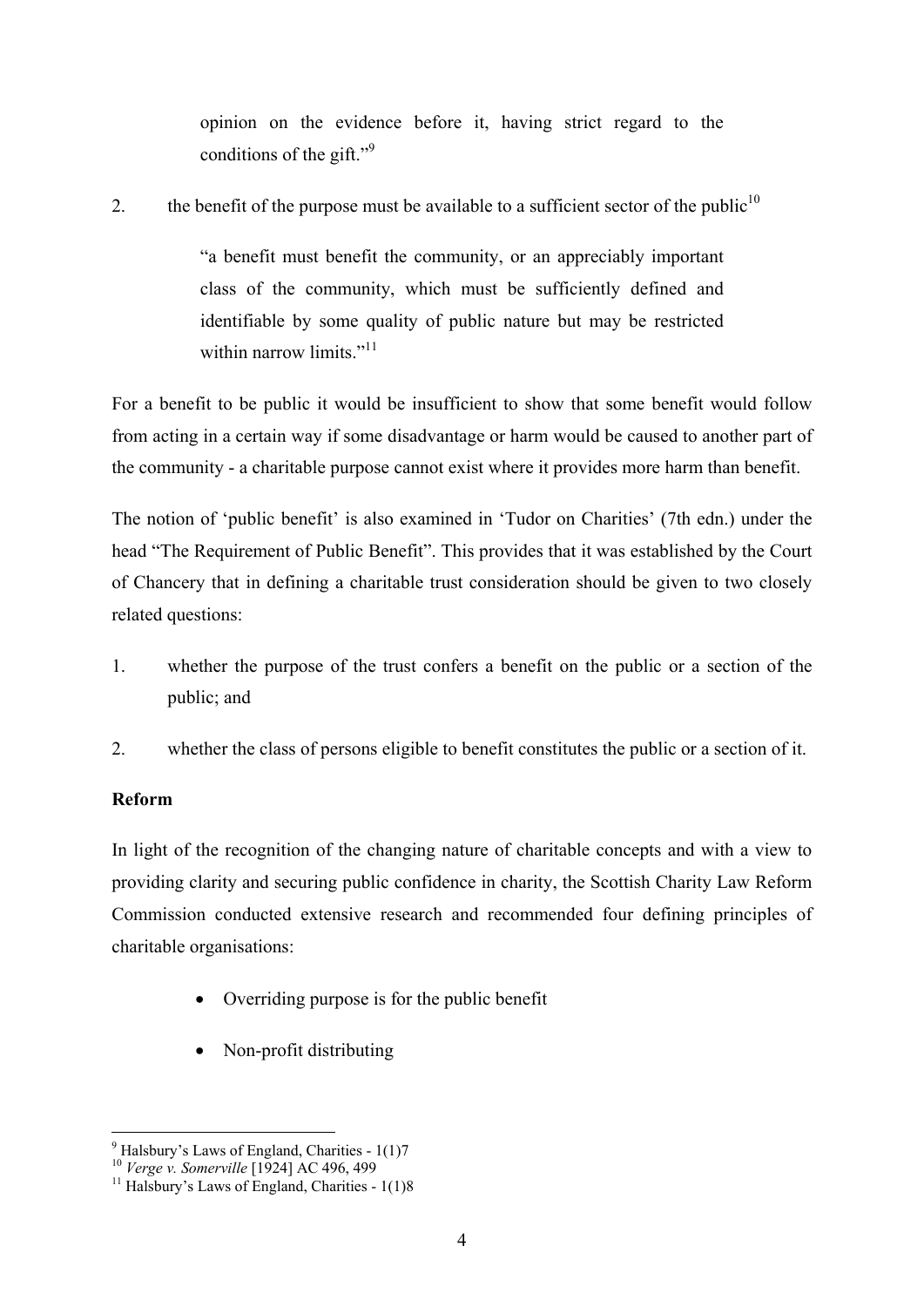- **Independent**
- Non-party political<sup>12</sup>.

The Scottish Commission's approval of 'public benefit' as the overriding purpose allows for incidental, non-charitable benefits sometimes to arise from charitable work. It was concluded that an incidental private benefit may be legitimate if it arises as a necessary consequence of a decision by the trustees which is directed only at furthering the organisation's charitable purposes.

Due to the many potentially different interpretations of 'benefit', it is hard to provide a solid assessment of the concept. However, the Scottish Commission provided the following test, whereby a charity should:

> "have the purpose to relieve the needy, or sustain or enhance the lives of people in the community. Alternatively a [charity] could promote animal welfare, or protect or enhance the environment."

If Jersey was to accept such a test of purely public benefit, it may be possible to remove the need for use of the four heads of charity established from the statute of Elizabeth. The test would then be one of public purpose and net benefit to the general public, and this may include a need to widen the definition of 'charitable purpose' to include, for example, sports and campaigning organisations. In addition to the Scottish Commission, the National Council for Voluntary Organisations in a consultation document in 2001 and the UK Cabinet Office Strategy Unit Report of 2002 reiterated the central importance of public benefit.

The Law Commission recommends that there should be a statutory definition of "charity" and believes that the definition provided in the Charities and Trustees Investment (Scotland) Act 2005 deserves commendation. Section 7 of that Act provides:

- "(1) A body meets the charity test if-
	- (a) its purposes consist only of one or more of the charitable purposes, and

<sup>1</sup>  $12$  This is not for reasons of illegality but rather the fact that the court has no means of judging whether proposed changes in the law will or will not be for the public benefit and therefore cannot be certain that a gift to secure the change is a charitable gift.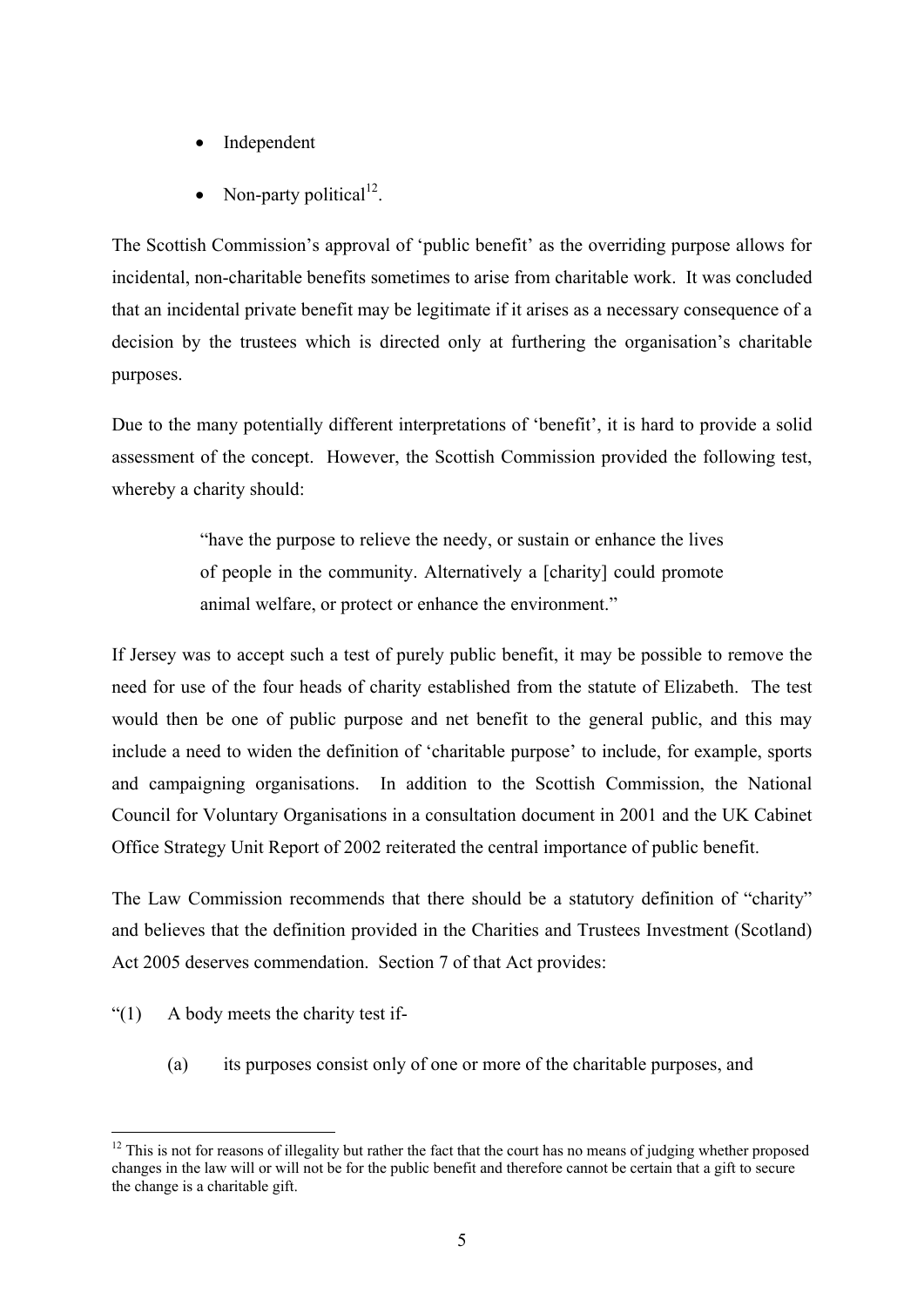- (b) it provides (or, in the case of an applicant, provides or intends to provide) public benefit in Scotland or elsewhere.
- (2) The charitable purposes are-
	- (a) the prevention or relief of poverty,
	- (b) the advancement of education,
	- (c) the advancement of religion,
	- (d) the advancement of health,
	- (e) the saving of lives,
	- (f) the advancement of citizenship or community development,
	- (g) the advancement of the arts, heritage, culture or science,
	- (h) the advancement of public participation in sport,
	- (i) the provision of recreational facilities, or the organisation of recreational activities, with the object of improving the conditions of life for the persons for whom the facilities or activities are primarily intended,
	- (j) the advancement of human rights, conflict resolution or reconciliation,
	- (k) the promotion of religious or racial harmony,
	- (l) the promotion of equality and diversity,
	- (m) the advancement of environmental protection or improvement,
	- (n) the relief of those in need by reason of age, ill-health, disability, financial hardship or other disadvantage,
	- (o) the advancement of animal welfare,
	- (p) any other purpose that may reasonably be regarded as analogous to any of the preceding purposes.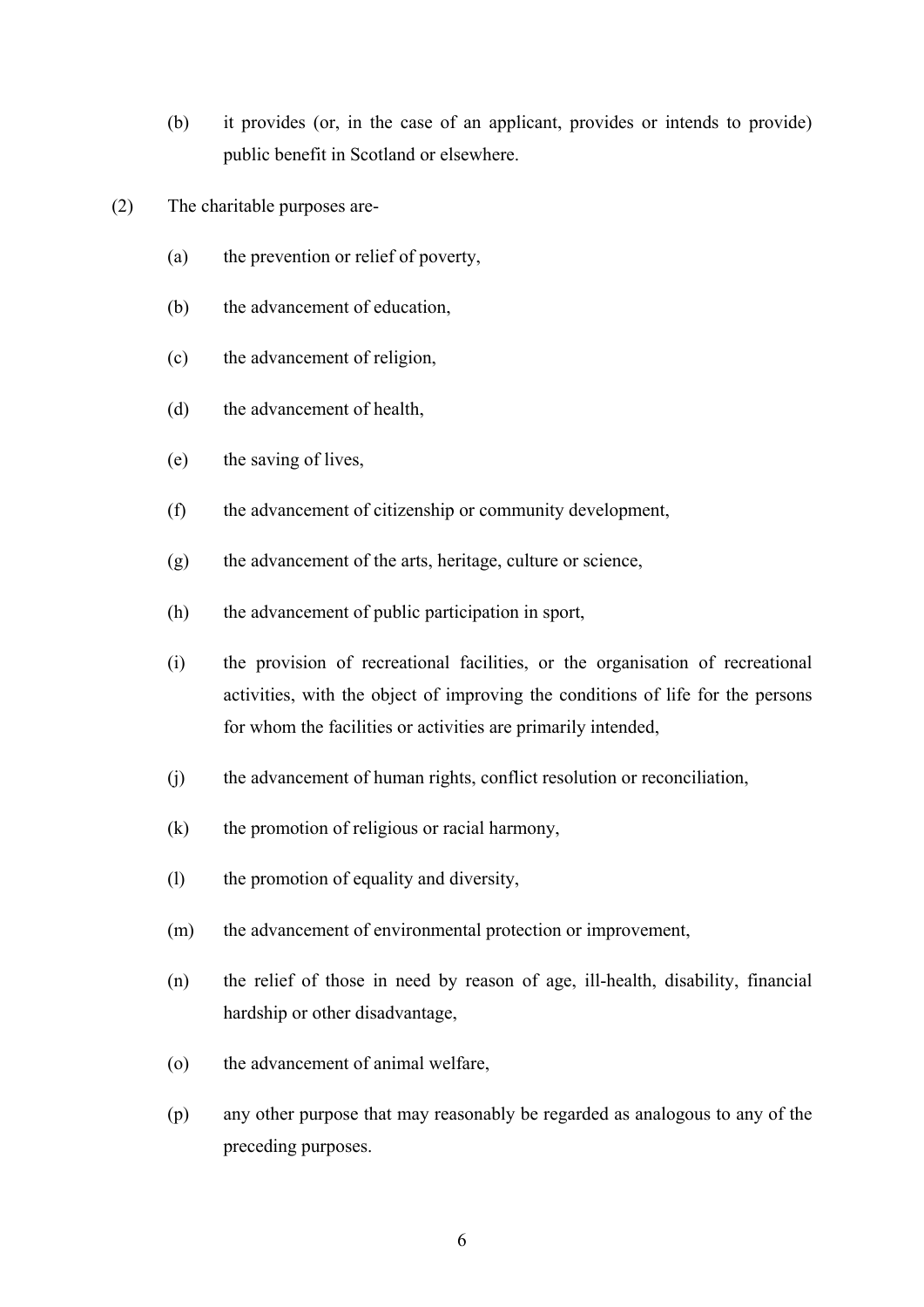(4) A body which falls within paragraphs (a) and (b) of subsection (1) does not, despite that subsection, meet the charity test if-

- (a) its constitution allows it to distribute or otherwise apply any of its property (on being wound up or at any other time) for a purpose which is not a charitable purpose,
- (b) its constitution expressly permits the Scottish Ministers or a Minister of the Crown to direct or otherwise control its activities, or
- (c) it is, or one of its purposes is to advance, a political party."

## **2 Methods of charitable giving:**

## **Gift Aid**

Jersey currently provides for the deduction of  $\text{tax}^{13}$  from outright gifts in excess of £100 but less than £500,000 per calendar year. No benefits may be receivable by the donor for the gift and a certificate signed by the donor must be completed for the charity in order that it can claim back tax from the Comptroller of Income Tax. The gift has to be made to a charity established in the Island, so major international charities, unless with a Jersey branch, cannot benefit from the reclaim of income tax.

By comparison, the UK Gift Aid scheme is far more extensive than the arrangement in Jersey, allowing donors to make payments, large or small, regular or one-off to UK charities. Recent reforms extending the scheme have been made in response to the Chancellor's announcement in the 2000 Budget of a package of measures to '*Get Britain Giving*'. The donor will give the charity a declaration, either in writing (including e-mail) or orally, requiring confirmation that the donor will pay an amount of income tax or capital gains tax equal to the tax the charity claims on their donations. Gifts may include:

- Money, now including foreign currency
- Real property<sup>14</sup>
- Certain shares, securities or investments

1

 $13$  at the standard rate of 20p in the pound

<sup>&</sup>lt;sup>14</sup> The whole interest in such a freehold or leasehold property must be given.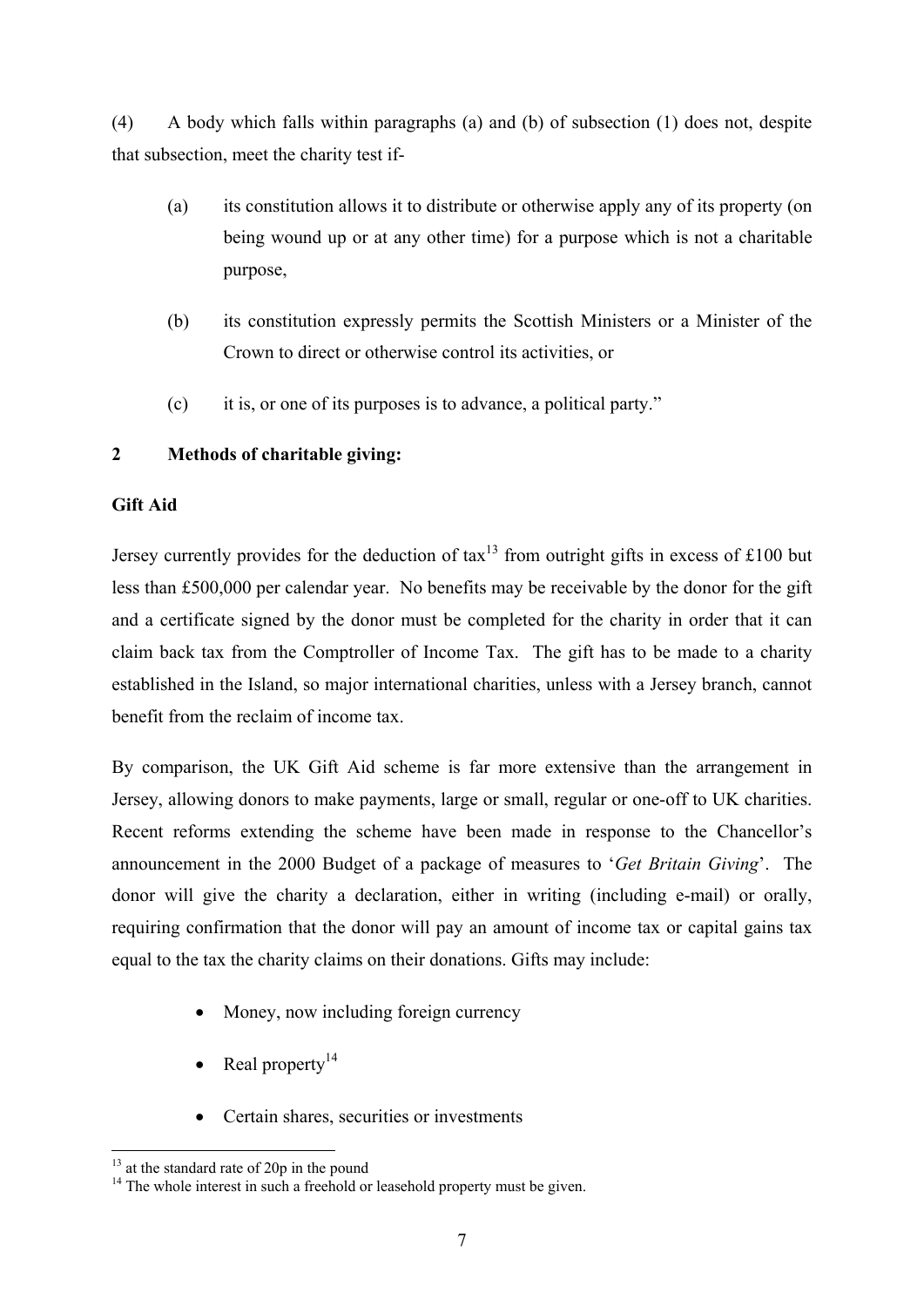Gift Aid allows a charity to reclaim the basic rate tax on the donation from the Inland Revenue, allowing the donation to be worth an extra 28% to the charity.

The provisions for the UK scheme were amended by the Finance Act 2000, to:

- Abolish the £100 minimum limit for Gift Aid donations
- Withdraw separate tax relief for payments made under a Deed of Covenant and give relief for all such payments under the Gift Aid scheme
- Require a new, simpler and more flexible Gift Aid declaration
- Allow donors to give either written or oral declarations
- Allow crown servants, members of the UK armed services and other non-UK residents who make donations out of income or gains charged to UK tax, to use the Gift Aid scheme

Modest benefits received from charities will not stop a donation from qualifying as a Gift Aid donation, provided their value does not exceed certain prescribed limits. Individual donors must pay an amount of income and/or capital gains tax, whether at basic or some other rate, equal to the tax deducted from their donations. A donor cannot receive payment of nonpayable tax credits on dividends paid by UK companies but those credits can be used by the donor to cover the tax reclaimed by the charity on the donation. Non-repaid tax deducted from bank and building society interest can also be used to cover tax reclaimed by the charity.

Gift Aid Donations by companies must be paid without deduction of income tax and no certificate or declaration will be required. When calculating profits for corporation tax, relief can be claimed for the gross amount of donations under the Gift Aid scheme.

A charity must keep the necessary accounting records normally required to record donations and the company should retain any correspondence with the charity in relation to the donation as evidence of its having been made.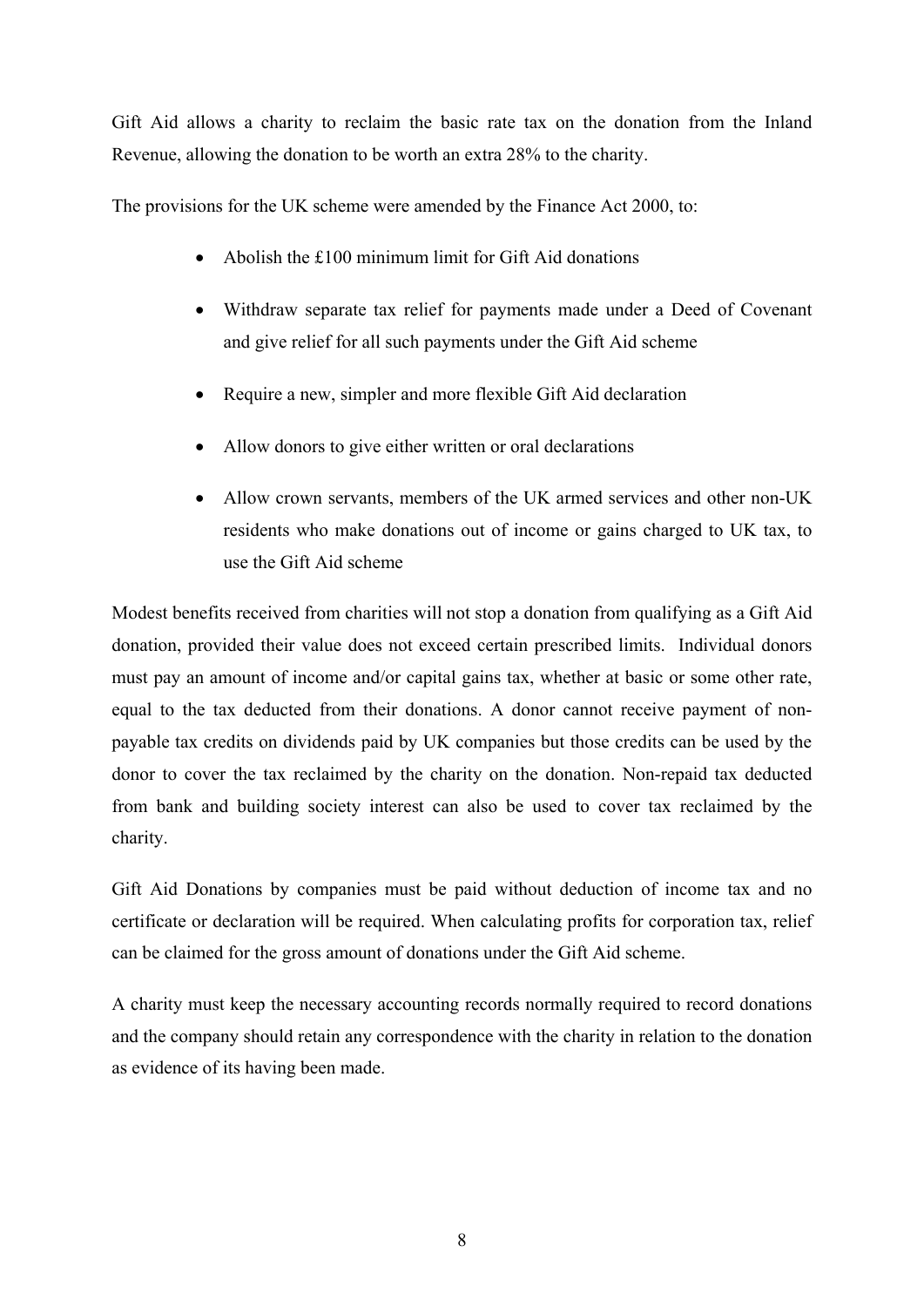#### **Covenanted Gifts**

Jersey also presently provides for the recovery of tax in respect of payments made under a deed of covenant. The deed of covenant must provide for regular payments over a period of more than four years. There are no limits, either minimum or maximum, to the amount that can be so covenanted and, unlike the gift aid scheme, the charity concerned does not have to be established in Jersey but can also be a UK or a Guernsey charity.

#### **Reform**

The object of tax benefits on charitable gifts must be to encourage donation. A move in Jersey towards the extension of provisions such as those under the UK Gift Aid scheme could encourage this purpose and allow greater good to be achieved by charities. Specifically, it is proposed that, as in the UK, the separate tax relief for payments under a deed of covenant should be abolished and relief should be given for all payments made under a revised gift aid scheme which would have no minimum or maximum criterion. Furthermore, there appears to be no logical reason for allowing recovery of tax by UK and Guernsey charities under the deed of covenant scheme but not under the gift aid scheme and it is proposed that recovery of tax should be allowed for all Jersey registered charities (as to which, see further below) under a revised gift aid scheme.

Account will need to be taken of Jersey's current tax reforms. Assuming individuals continue to pay income tax at 20% the existing regime would continue to apply, but it is accepted that gifts by companies which paid no income should afford no relief or recovery and gifts by companies paying income tax at 10% should entitle the charity to the lower level of recovery.

## **3 Financial Action Task Force on Money Laundering**

#### **Special Recommendations on Terrorist Financing**

The Financial Action Task Force<sup>15</sup> (FATF) has now adopted nine Special Recommendations in recognition of the "vital importance of taking action to combat the financing of terrorism". They are combined with the FATF's Forty Recommendations on money laundering and

<sup>1</sup> <sup>15</sup> An inter-governmental body whose purpose is the development and promotion of national and international policies to combat money laundering and terrorist financing.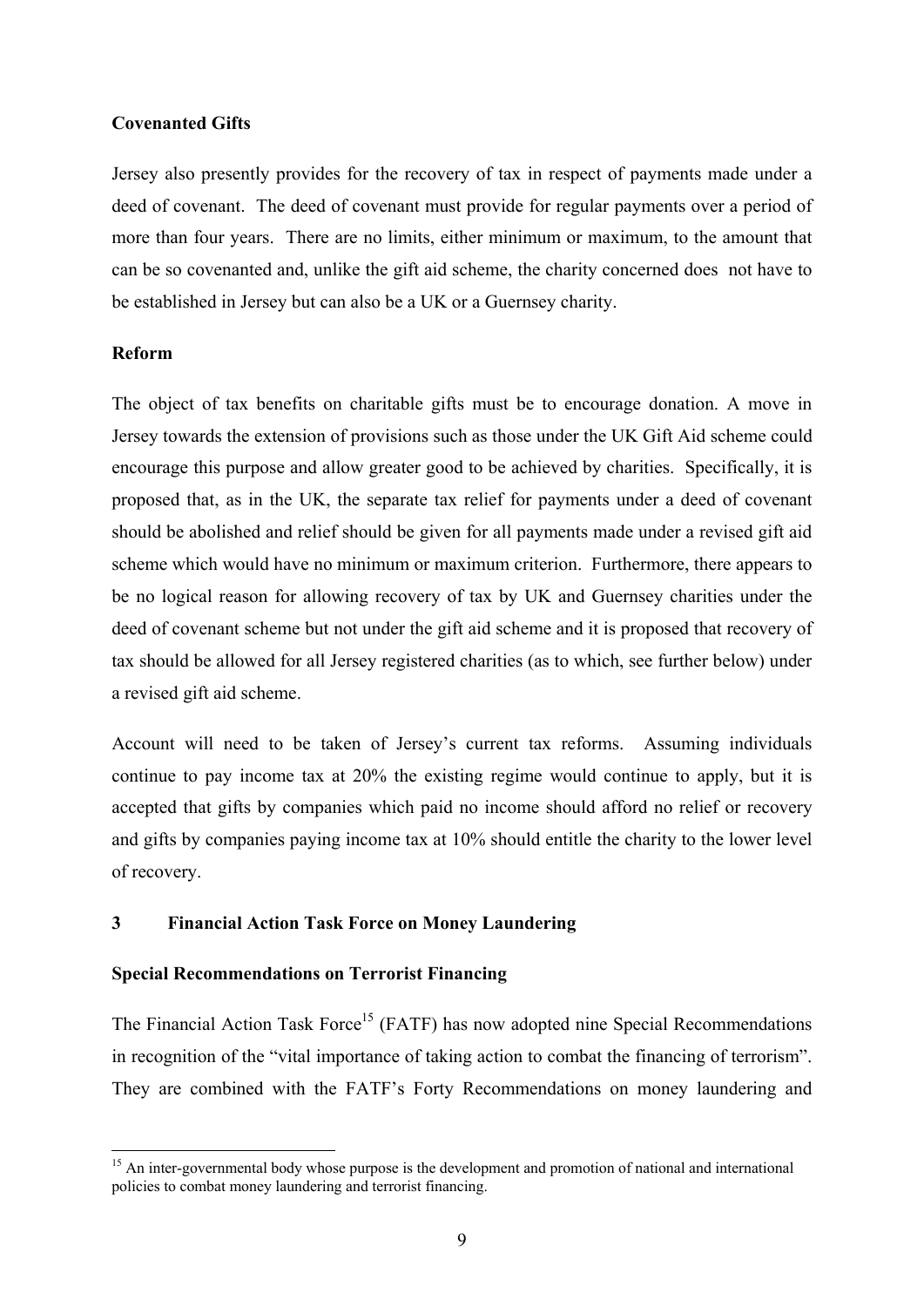together set out a basic framework for the detection, prevention and suppression of the financing of terrorism and terrorist acts.

Recommendation VIII concerns non-profit organisations and states:

"Countries should review the adequacy of laws and regulations that relate to entities that can be abused for the financing of terrorism. Non-profit organisations are particularly vulnerable and countries should ensure that they cannot be misused:

- (i) by terrorist organisations posing as legitimate entities;
- (ii) to exploit legitimate entities as conduits for terrorist financing, including for the purpose of escaping asset freezing measures; and
- (iii) to conceal or obscure the clandestine diversion of funds intended for legitimate purposes of terrorist organisations."

It is recognised that this recommendation consists of two elements:

- Jurisdictions should review the legal regime of entities, in particular non-profit organisations, to prevent their misuse for terrorist financing purposes; and
- With respect specifically to non-profit organisations, jurisdictions should ensure that such entities may not be used to disguise or facilitate terrorist financing activities, to escape asset freezing measures or to conceal diversions of legitimate funds to terrorist organisations.<sup>16</sup>

'Non-profit organisations' are generally taken by the FATF to include entities organised for charitable, religious, educational, fraternal and other 'good' purposes and it was recognised that 'offshore companies' and trusts may offer increased benefits to terrorist financing arrangements.

<sup>1</sup> <sup>16</sup> FATF 'Guidance Notes for the Special Recommendations on Terrorist Financing and the Self-Assessment Questionnaire', pg. 6-7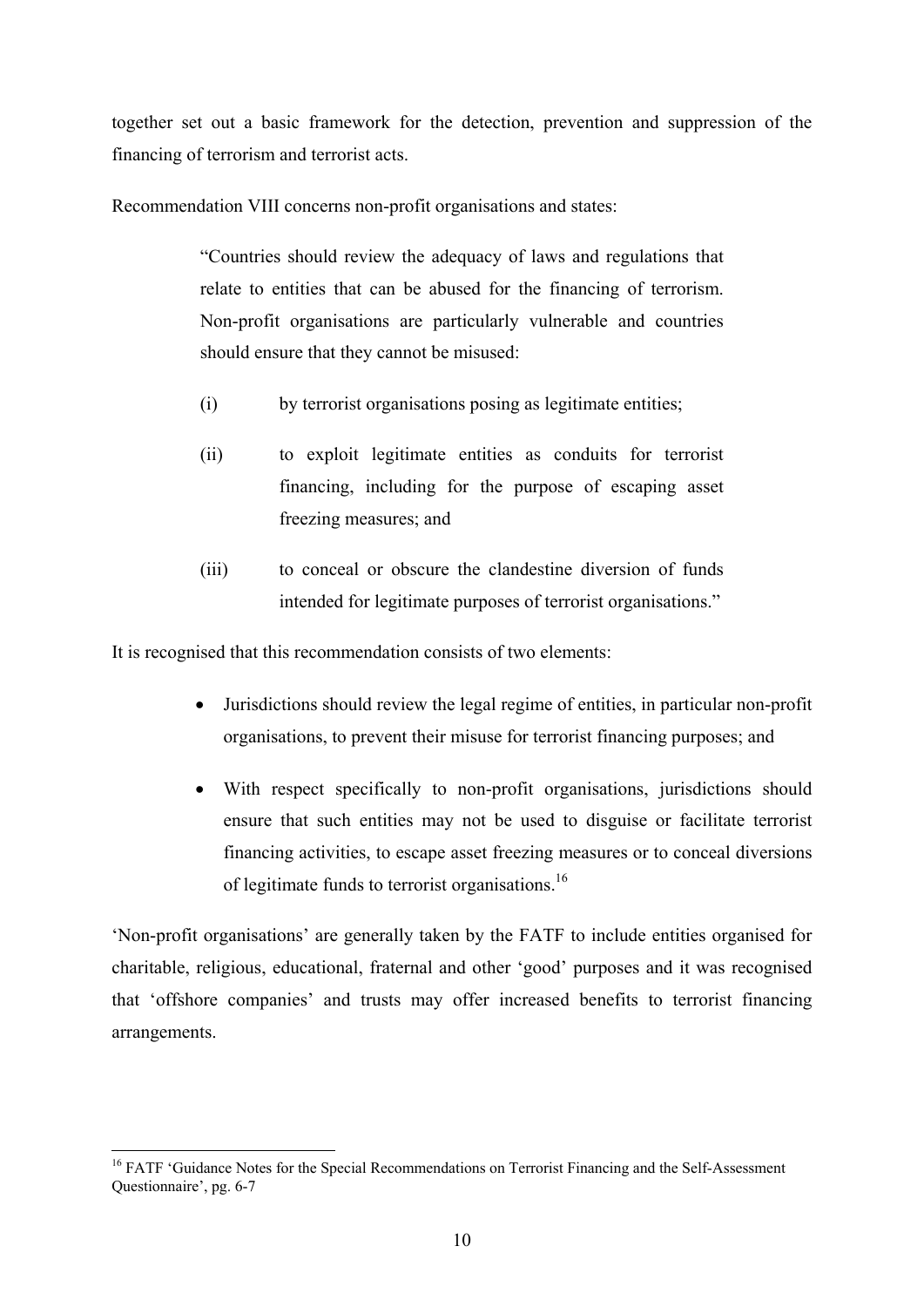The FATF has developed special guidance for financial institutions to help in the detection of techniques and mechanisms used for the financing of terrorism<sup>17</sup>. Recognition is made of:

Sources of terrorist funds:

Community solicitation and fundraising appeals are recognised as a very effective means of raising terrorist funds and may be carried out in the name of a charitable or relief organisation.

These entities may be legitimate in that they do engage in some of the work they purport to carry out but most of the members of the organisation will have no idea that a portion of the funds raise are being diverted to terrorist causes.

• Laundering of terrorist related funds:

Where terrorist funds are raised from legal charitable sources (donations, etc.), tracing the funds may be made more difficult as there may be few, if any, indicators that would make an individual financial transaction or series of transactions stand out as being linked to terrorist activities.

• Characteristics of financial transactions that may be cause for increased scrutiny:

Indicators relating specifically to charities include the use of a charity's bank accounts to collect and then funnel funds immediately or after a short time to a small number of foreign beneficiaries and financial transactions which appear to have no logical economic purpose or in which there appears to be no link between the stated activity of the organisation and the other parties in the transaction

The Forty Recommendations of the FATF contain three main features:

• The requirement that, in addition to knowing their own customers, banks and other institutions must look beyond their customers (e.g. when they are trusts or companies) to establish the principals behind them.

<sup>1</sup> <sup>17</sup> see 'Guidance for Financial Institutions in Detecting Terrorist Financial Activities'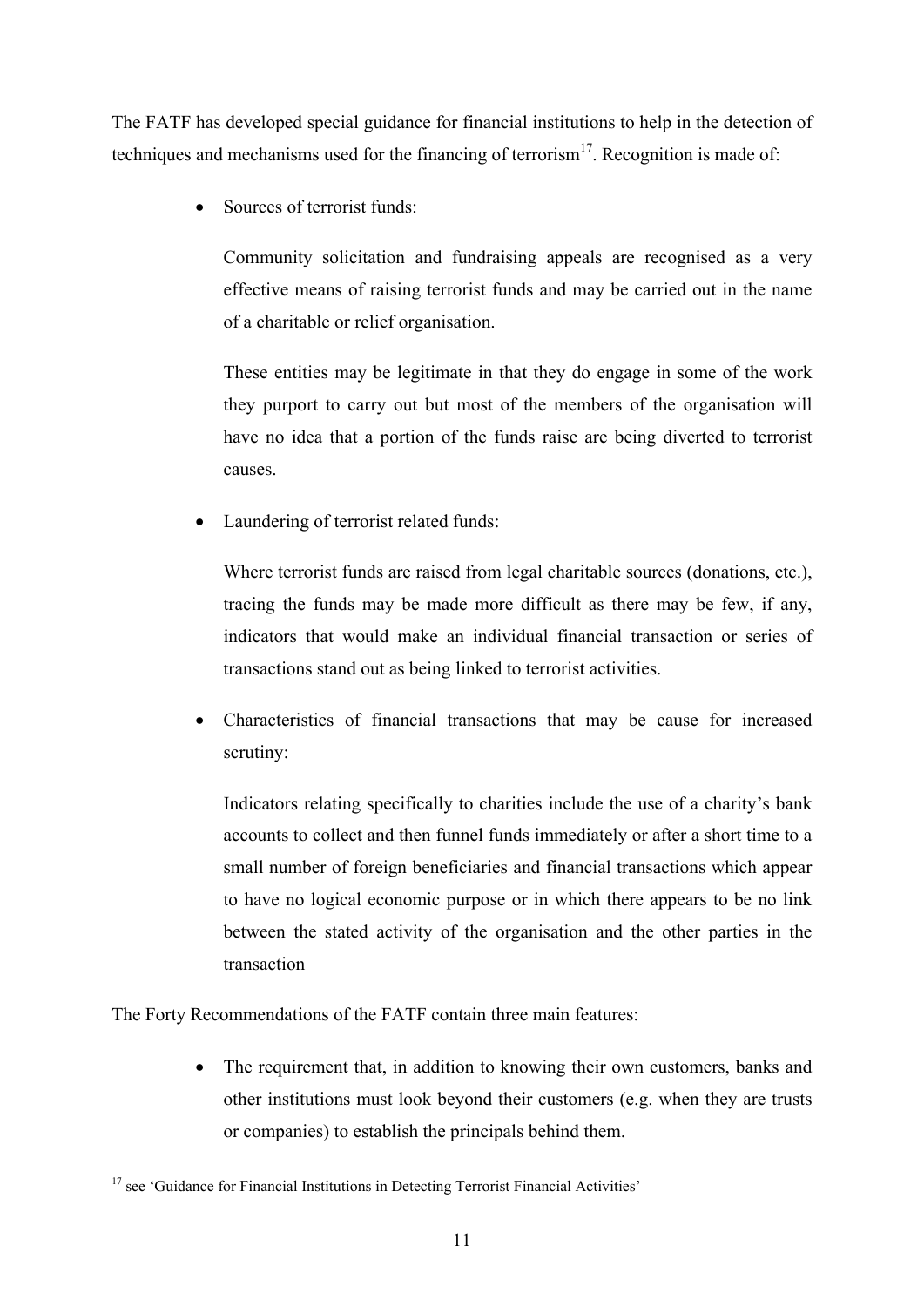- The tightening up of requirements on banks and other institutions to ensure that due diligence is properly carried out, even where the customer is referred to them by other institutions claiming to have already carried out background checks.
- The requirement that all institutions embark upon a progressive risk prioritised programme to bring the records of existing accounts up to current standards (where deficiencies exist in information and documentation held), if the nature of the client or transaction meets certain criteria.

While these recommendations have received careful consideration in the Island, many provisions are already in place effectively to monitor charitable organisations of whatever form. Jersey has recently come under scrutiny from several bodies including the Organisation for Economic Co-operation and Development (OECD), the European Union (EU) and the United Nations (UN) and several laws and initiatives have been introduced in response. This includes Jersey's general political commitment to the OECD initiative on 'Harmful Tax Competition'18.

All charities organised as trusts will be subject to the Trust (Jersey) Law 1984 and following the introduction of the Financial Services (Extension) (Jersey) Law 2000<sup>19</sup> professional trustees are also regulated under the provisions of the Financial Services (Jersey) Law 1998. Trustees must also comply with the Proceeds of Crime (Jersey) Law 1999, the Criminal Justice (International Co-operation) (Jersey) Law 2001 and the Terrorism (Jersey) Law 2002. Article 1(1) of that Law provides for the wider definition of 'financial institution' contained in the Proceeds of Crime (Jersey) Law 1999, Article 23 relates to disclosures of suspicious activities by such institutions and Article 33 and Schedule 7 to disclosure of accounts. Public trusts are also regulated to a degree by the Bailiff's office which controls the number of public collections in St Helier and the Attorney General has powers to bring suit to enforce a charitable trust in the Royal Court<sup>20</sup>.

<sup>&</sup>lt;sup>18</sup> See letter from the States of Jersey to the OECD dated 22.02.02

<sup>&</sup>lt;sup>19</sup> Previously, the only part of the finance industry not regulated

<sup>&</sup>lt;sup>20</sup> The court knows what are charitable purposes and can apply trust property accordingly but a trust for benevolent purposes cannot be so enforced and so is void for uncertainty: thus the system is imperfect.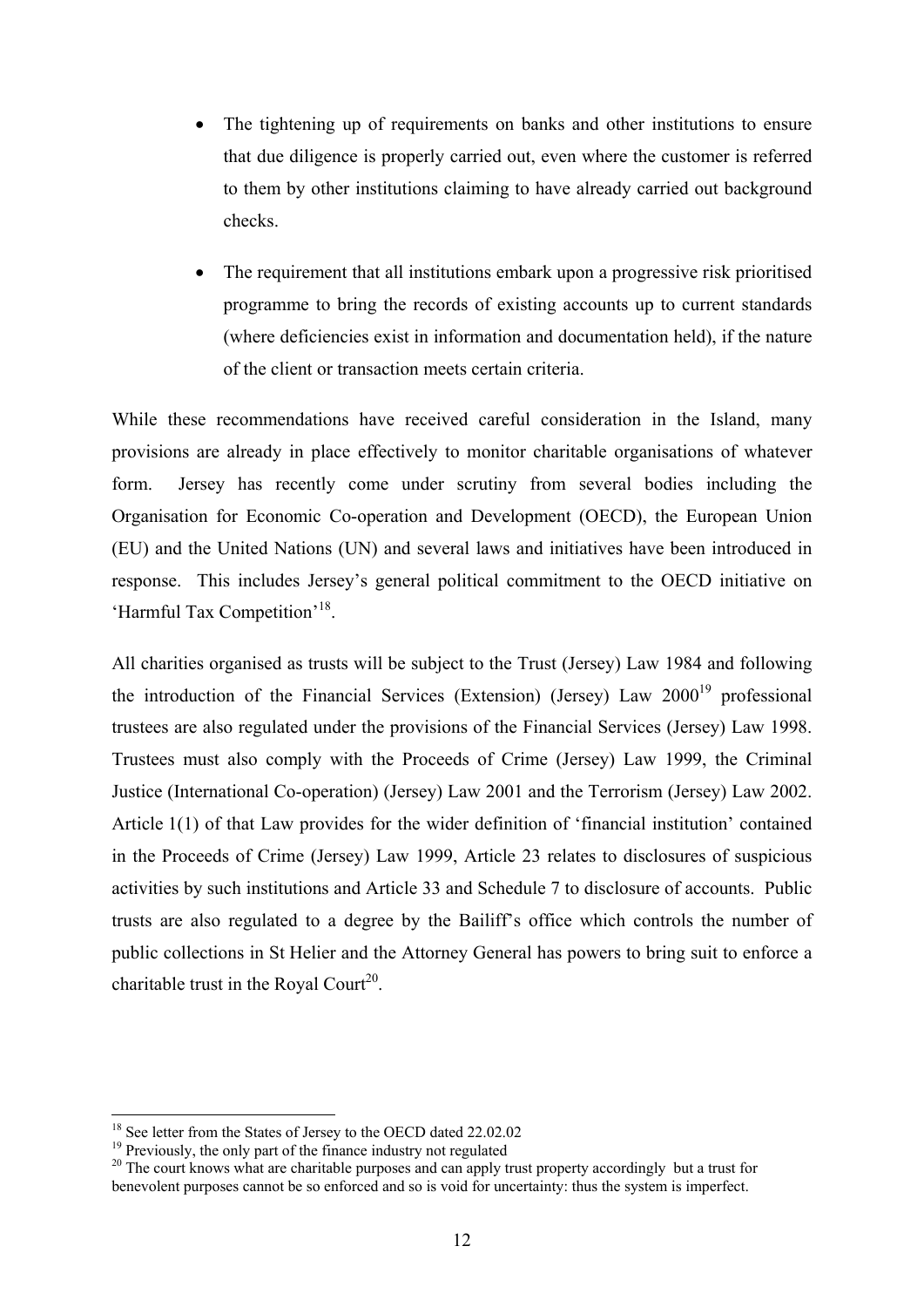In addition to extensive existing legislation, the Jersey Financial Services Commission (JFSC) has issued a Position Paper in respect of the revised 'Know Your Customer Framework' as well as policy on 'Outsourcing'.

Concerns have been expressed in relation to the inherently suspicious form of "blind" trusts $^{21}$ . However, the provisions already mentioned should adequately eradicate the potential for the use of such vehicles for fraud, money laundering or tax-evasion reasons $^{22}$ .

#### **Reform**

1

The Law Commission recognises that the current regulatory environment for charities, in spite of existing criminal and regulatory laws that exist, does not fully meet all the issues raised by FATF VIII. Thus, reluctantly, the Law Commission remains of the view that further regulation will be required but, so far as possible, it should be introduced in such a way that it does not decrease the level of charitable giving or add significantly to the burden of cost suffered by charities, whether public or private.

The Law Commission is of the opinion that in the application of further regulation a distinction should be drawn between public and private charities. Public charities can be defined as charities which seek to solicit money and donations from the general public. Private charities are those charities funded by a single donor, family or corporation. Specifically, therefore, it is recommended that:-

- (a) a register of charities be established with an independent body being given the task to:-
	- (i) determine whether or not a trust or an entity is a charity on the basis of the public benefit test outlined above; and
	- (ii) exercise some disciplinary powers to ensure that a charity complies with the requirements of registration. If registered, the charity would have to produce and file annual financial statements, thus significantly

 $21$  i.e. an essentially discretionary trust in which the class of beneficiaries at the outset contains a limited number of persons, often charitable, who are either not intended to benefit at all, or although they are intended to benefit, are not intended to be the only persons to benefit. There will invariably be power, to be exercised by the trustees, protector or some other third party, to add additional persons or objects to the class of beneficiaries at a later date.

<sup>&</sup>lt;sup>22</sup> In reality the worst that could arise out of such a sham agreement would be the creation of a resulting trust of a part of it.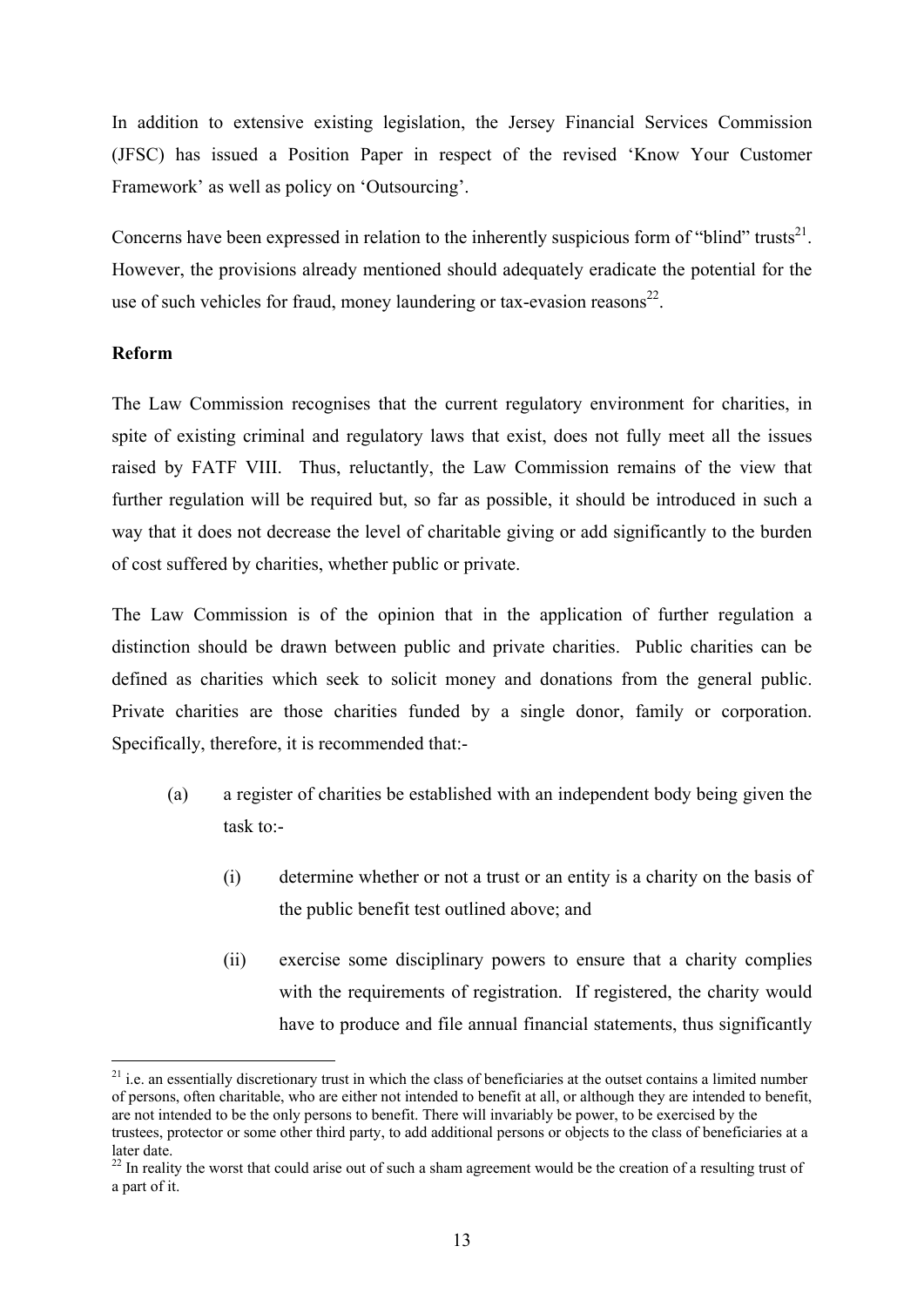reducing, if not eliminating, the possibility of it being used for a fraudulent purpose and generally encourage transparency, so that in particular the public can see to what extent a charity's income is devoted to charitable purposes and to what extent administrative costs.

- (b) such a register would be held by the Jersey Financial Services Commission or Registrar of Companies as agent for the body;
- (c) all charities must ensure they are registered with the body unless they are exempt, as defined below; and
- (d) a charity will be exempt from the requirement to register if it:
	- (i) is a private charity that is to say it does not seek to raise funds from the public but does have public benefit as its objective; and
	- (ii) it has upon its management board, or as a trustee, a person who is registered under the Financial Services (Jersey) Law. A registered person is able to be supervised by the Jersey Financial Services Commission, and therefore such a requirement will result in an adequate degree of regulation for those charities that are exempt. However, both the Jersey Financial Services Commission and the independent body will retain a power to remove such a concession if either is of the opinion that, due to the nature of the management board, they are unable to investigate the charity to their satisfaction.
- (e) Public charities with income above a certain threshold would be required to file audited financial statements. It is not easy to recommend an appropriate "size" above which audit should be required. It is recognised that auditors are bound by increasingly rigorous standards and auditing any organisation that raises money by public donation, often significantly in the form of cash, presents particular difficulties. In Scotland, it is understood that the threshold for audit is income or expenditure of over £250,000.
- (f) Where a charity is registered it would automatically be entitled to "tax free" status (i.e. not be subject to Jersey income tax. It is anticipated, however, that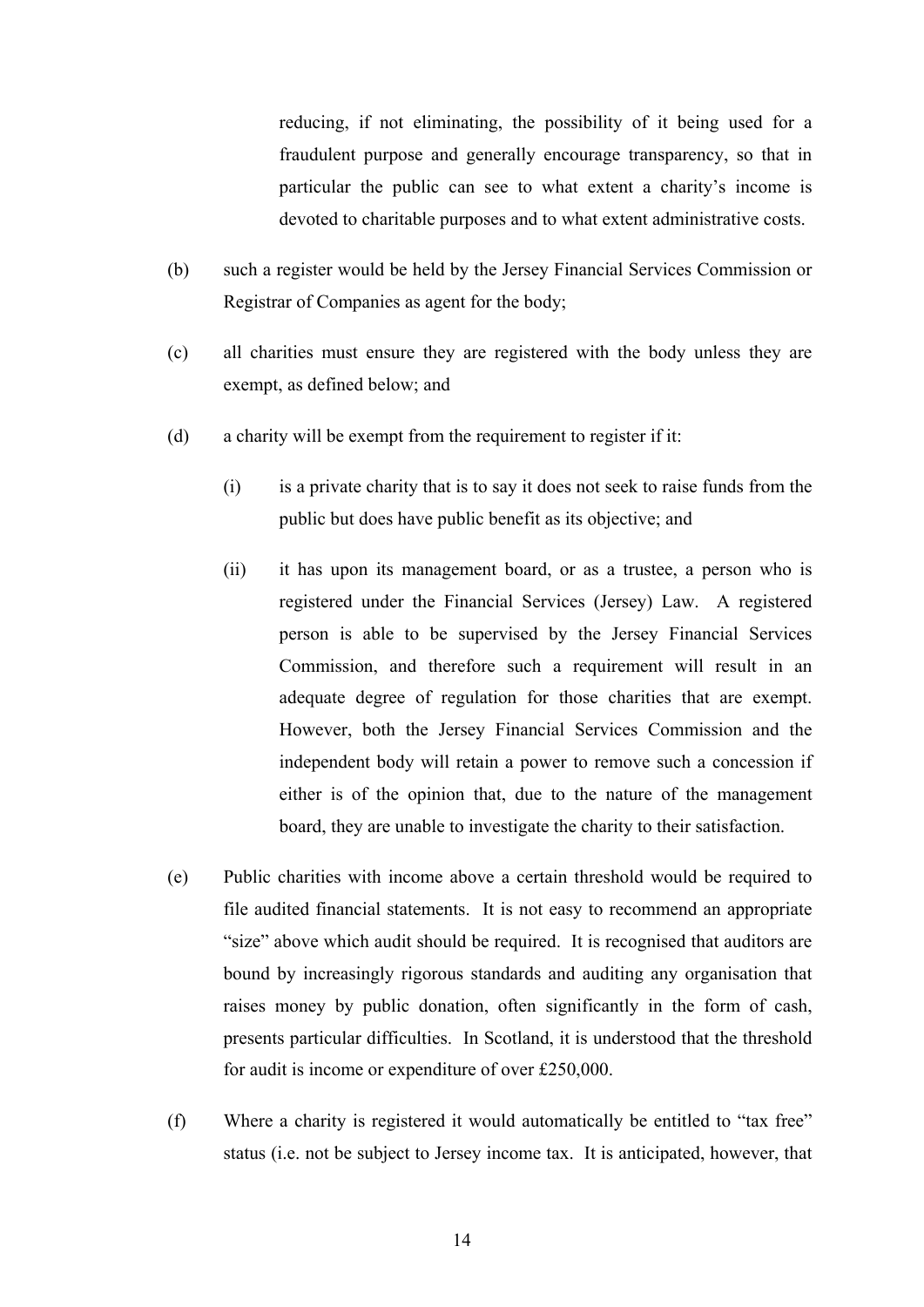to the extent it buys goods and services locally, it would suffer and be unable to recover Goods & Services Tax (GST) and be entitled to reclaim the appropriate level of tax paid or deemed paid in respect of any donations under the revised gift aid scheme discussed above.

(g) Where a charity is exempt from the registration requirement on the basis outlined in (d) above but wishes to avail itself of the tax benefits (exemption from taxation on its income, recovery of tax paid on gifts), the charity should nevertheless obtain a "certificate of public benefit" from the independent body charged with oversight of charities. This would entail filing details of the charitable purpose with the independent body and payment of a modest fee, perhaps £100. The certificate would be provided to the Comptroller of Income Tax as evidence of the tax free status of the Charity and the Comptroller of Income Tax would thus be relieved of the responsibility for determining what is or is not charitable.

The certificate would be issued by the independent body on a private basis so that a private charity would not be "registered" on the public register of charities.

#### **4 The Potential for a Jersey Charities Commission**

The Association of Jersey Charities is an independent body approved by and registered with the States and was established as a mechanism to facilitate communication between charities. It has more than 200 members, all of which are charities and many of whom are national charities. All members qualify under the Association's rules and regulations which, although they provide a wide definition of charity, insist that all prospective members have a properly formed constitution with at least 10 members and a committee.

While the Association provides much assistance to Jersey charities, it is not a public body and has no system of compulsory registration of charities nor any regulatory role beyond its limited membership requirements. A similar state of affairs in Guernsey has drawn judicial comment: see the Court of Appeal judgement in *Re. Insinger (Guernsey) Limited*.

The Charity Commission of England and Wales has been in existence for some time and its powers and functions are set out in the Charities Act 1993. The Commission aims to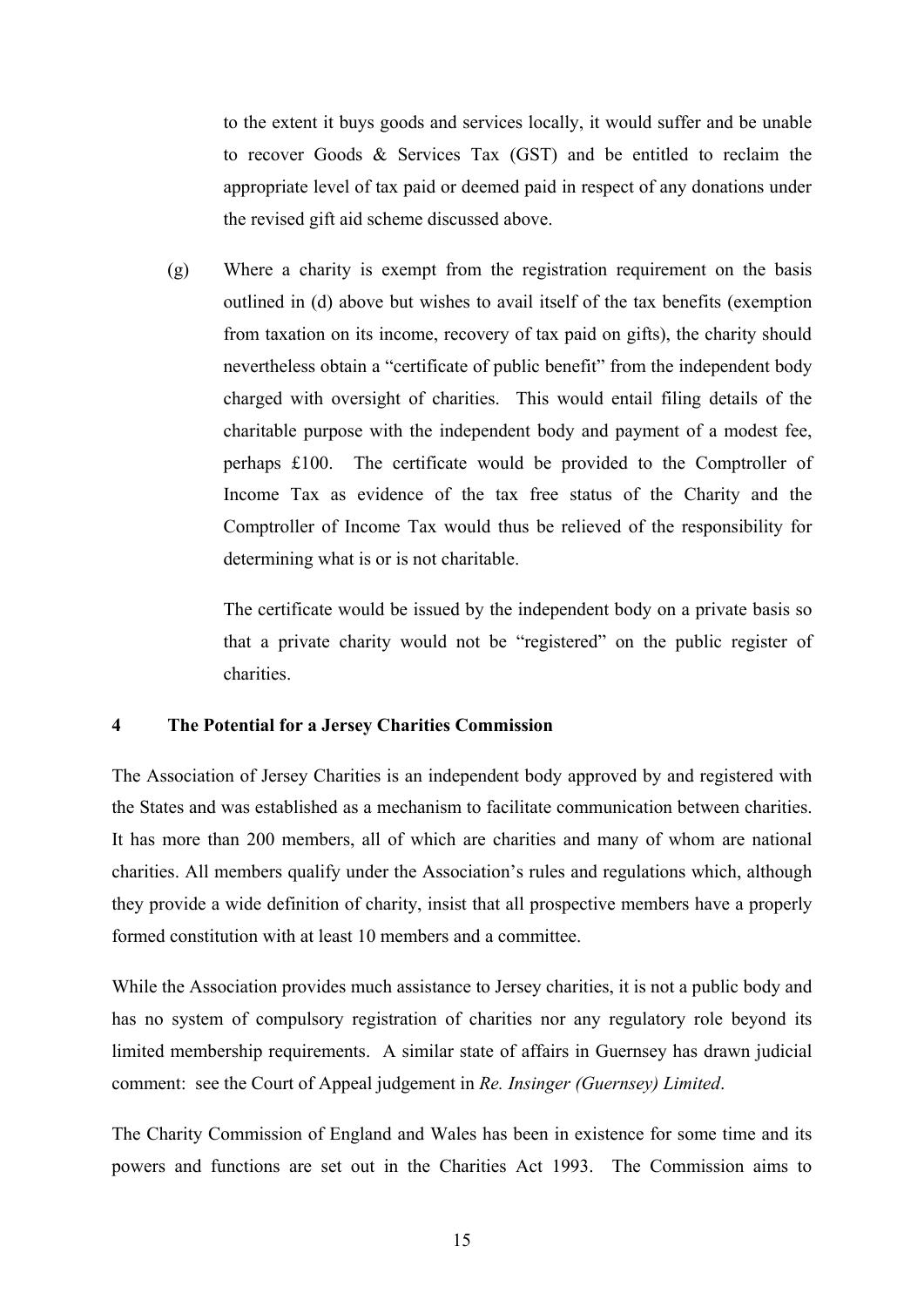maintain public confidence in charities by encouraging better methods of administration, advising trustees and correcting abuses of charities. The Commission is represented by up to five Commissioners, at least two of whom must be lawyers, appointed by the Home Secretary. They are answerable to the courts for their legal decisions and interpretation of charity law and to the Home Secretary and Parliament for the effective performance of the Commission as a statutory regulatory organisation.

While the statutory basis of the Charity Commission does not provide any power to administer charities and will not normally allow for interference in the exercise of trustees' discretion, a public register of charities is maintained containing key particulars and annual reports of all registered charities.

Statutory provisions provide categories of charities exempted and excepted from registration. A charity will normally be exempt where it has been specifically decided that it does not need supervision<sup>23</sup> and will be excepted either by Regulation, Order or by being neither a permanent endowment nor using or occupying land, or by having an income of less than £1,000.

The Commission's roles include:

1

- Advising trustees
- Providing authority for trustees to do certain things for which they do not have powers under existing trusts of the charity
- Resolving problems in respect of the appointment of new trustees
- Providing guidance on resolutions of small charities
- Authorising land transactions for charities unable to comply with the procedures set out in the Charities Act 1993
- Authorising the spending of permanent endowment in special circumstances
- Assessing applications for charities to make ex gratia payments

 $^{23}$  i.e. usually because other arrangements already exist to supervise and regulate such a charity.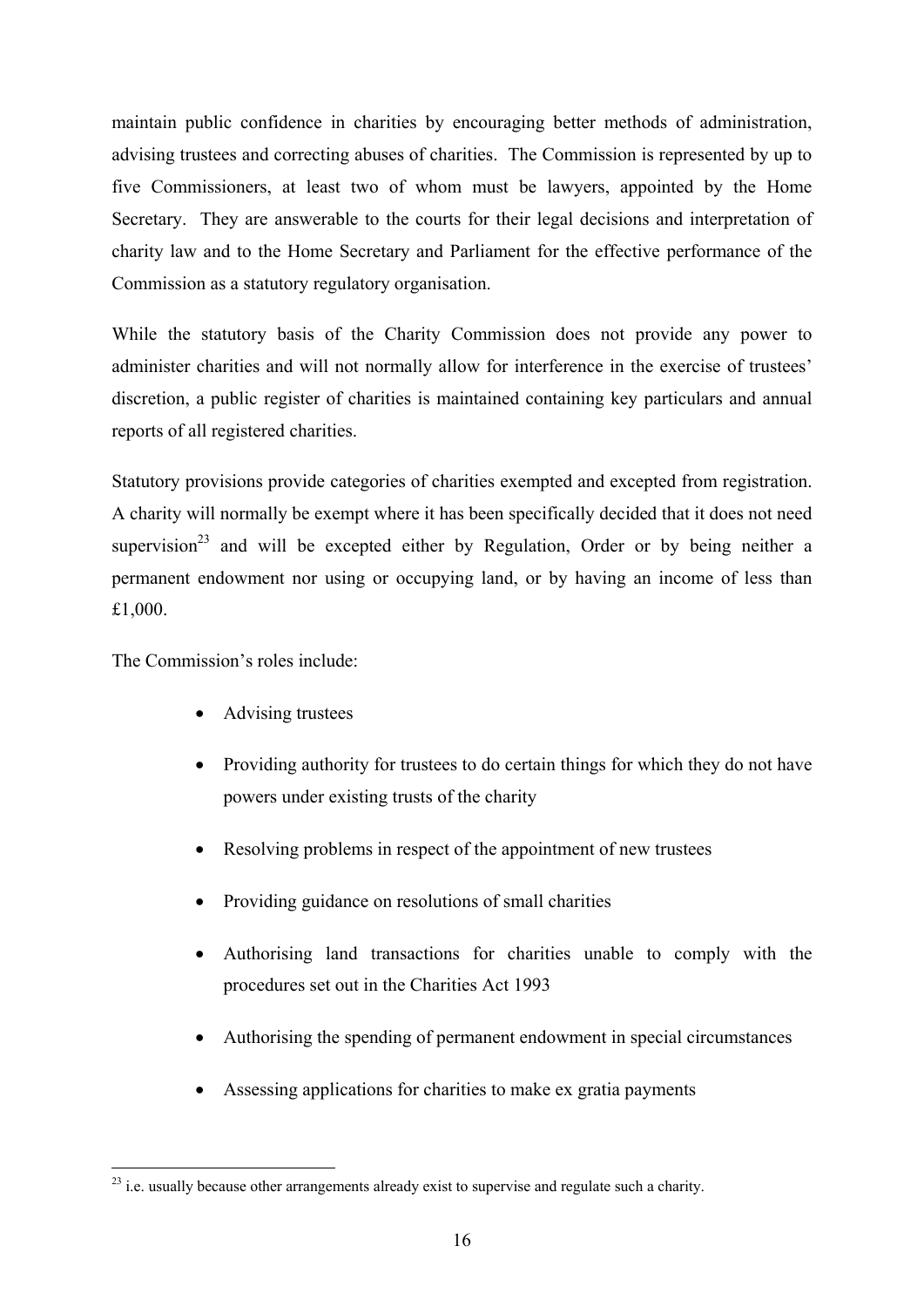- Ensuring that trustees comply with the law, including with duties to provide annual returns, reports and accounts.
- Supervising the charitable sector by responding to complaints, monitoring returns and opening enquiries.
- Providing an Official Custodian for Charities to hold land on behalf of  $tnustees<sup>24</sup>$

While the Charity Commission of England and Wales does much to regulate the charitable sector, the changing nature of charitable concepts has been recognised in Scotland and has prompted much research into the modernisation, reform and regulation of charities. The Charities and Trustee Investment (Scotland) Act 2005 established the "Scottish Charity Regulator" whose general functions are::

- Determination of charitable status
- Maintenance of charity register
- Encouraging, facilitating and monitoring compliance of charities with the 2005 Act
- Identifying and investigating apparent misconduct
- Giving information or advice in making proposals to Scottish Minister on issues relating to the regulator's functions

There are then extensive provisions in the 2005 Scottish Act regarding the regulator's powers.

## **Reform**

Is there a need for a Charities Commission in Jersey? Recent events have brought about much concern about effective suppression of the funding of terrorism. While it transpired, following investigations in the light of the "9/11" attack in New York in 2001, that the Islamic 'Muwafaq Foundation' charity did not have links with any terrorist regime, investigation prompted further scepticism in respect of the provisions in place in Jersey.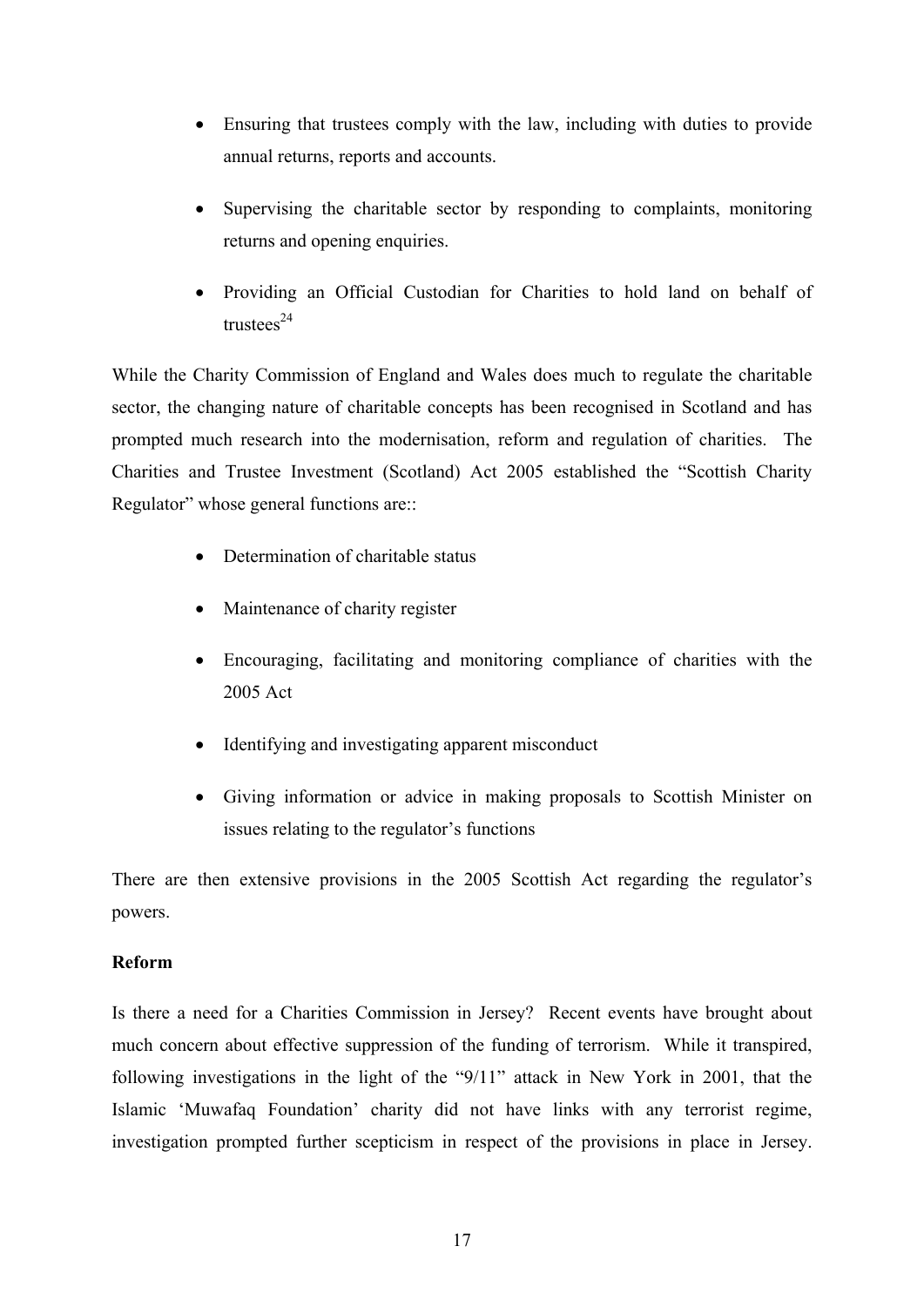Such events have placed considerable political pressure on the States, from both international and local sources, to ensure that the island is fulfilling its international obligations.

While the role of assessment of charitable bodies currently rests with the Comptroller of Income Tax, these duties place a considerable burden on him and it is thought that his role would be readily be relinquished. A Jersey Charities Commission with a statutory basis along the lines of the Scottish Regulator would have better knowledge of the field and be better equipped to deal with applications of this nature.

A Jersey Charities Commission could also maintain the register of charities (although seek to "outsource" the function of the registrar of companies as suggested above) and discharge the other functions outlined above. This would enhance the stature of local charities where reference was made to such status but would only benefit charities raising money from the public.

Currently, the Association of Jersey Charities has certain powers in relation to the awarding of grants to Jersey charities. The Association, since 2001, has received the Jersey share of profits from the Channel Island Lottery, and distributes this money amongst its members. There is also discussion regarding the extension of the UK National Lottery to Jersey that may also make use of the Association. Such National Lottery derived powers will be in conflict with the values of some charities and also the potential powers of a Charity Commission as a regulator.

In establishing any sort of charities regulator or commission, one must be careful not to place an unnecessary layer of bureaucracy and create additional costs that would lessen the net benefits available to charities. However, one does have to recognise that in an era of sophisticated international terrorism, controls over non-profit making organisations need to be adequate.

In an ideal world, charitable giving must be encouraged and as few fetters as possible should exist to call this into question. Far fewer charities exist in Jersey than, for example, in Scotland (27,000 charities and 44,000 voluntary organisations) and no major abuses are ever known to have occurred in respect of public charities in the Island. Charities are already subject to some sort of testing through tax exemption applications, although this may demand

 $24$  He has no powers of management and can only act on the trustees' instructions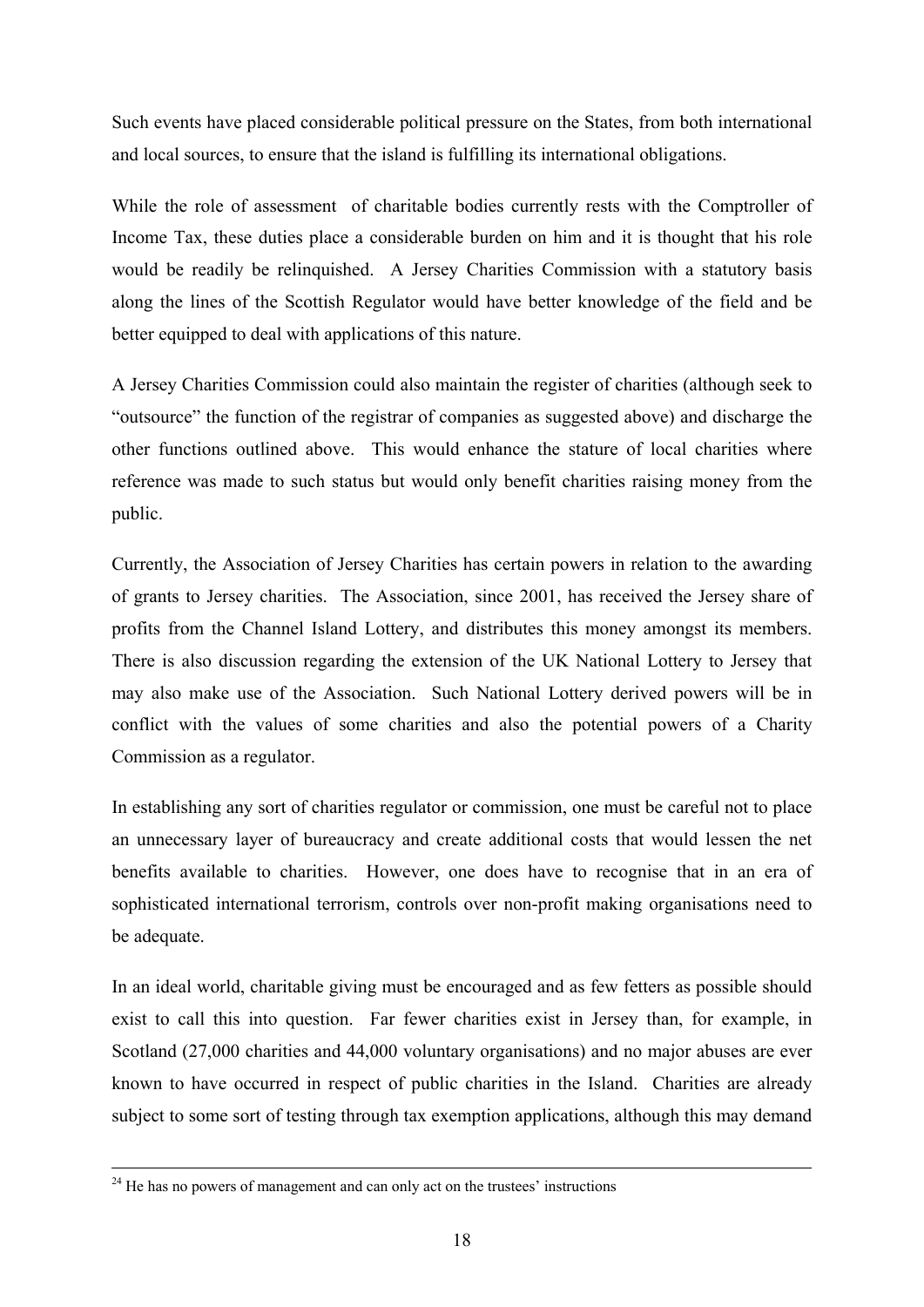some reform, and current provisions would seem to provide adequate protection through transparency, know your client provisions, etc. If there is no real need for major administrative change, it may be better to avoid upsetting the balance.

Following a survey a few years ago of the members of the Association of Jersey Charities, it was found that there was insufficient opinion in favour of a Charities Commission due to greater regulation, costs and complexities that would be involved in such a body. Certain members of the Association are in favour of a Charities Commission but opinion is still thought to be divided. This survey was carried out in 1999, so it is recommended that a further survey be commissioned to gauge current opinion.

Various possible alternatives exist to the creation of a body such as Scottish Charity Regulator. It may be possible for the Association of Jersey Charities to fulfil certain roles of a Regulator via some limited official status<sup>25</sup>. Possible roles include:

- Determination of charitable status
- Provide support to charities and charity workers<sup>26</sup>
- Tighten the rules in respect of membership to the Association
- Maintaining the register of charities

Further reforms that could enhance the regulation of charities may be to follow the Scottish Act which allows for a charity to be constituted as a charitable incorporated organisation (see Section 49 of the 2005 Act). Alternatively, amendments could be made to the Fidéicommis Law to make incorporated associations a more user friendly vehicle and move responsibility for their registration to the registrar of companies.

## **PART 3**

1

## **Summary of proposals**

The Law Commission is anxious that in reforming the law of charities, so far as possible, nothing should dissuade the public from charitable giving. Although the audit requirement for registered charities will increase their costs, it should however also provide comfort to the

 $25$  The Association have not been asked for their views on such a move.

<sup>&</sup>lt;sup>26</sup> This possibility has not yet been discussed with the Association.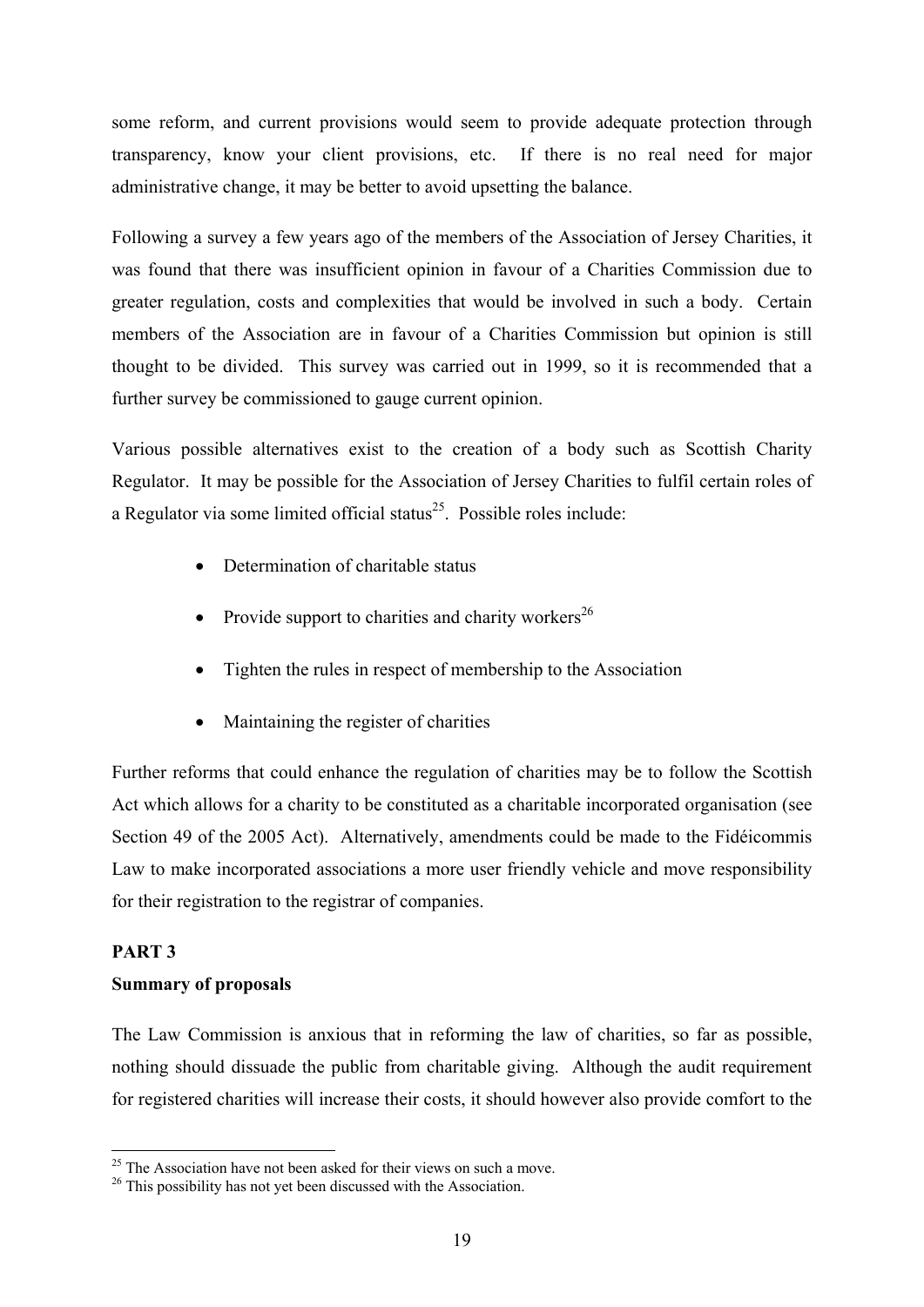public who are contributing to such charities and so enhance the stature of charitable organisations.

In conclusion, the Law Commission recommends:-

- (a) The adoption of a new Charities Law which would:-
	- (i) establish an independent and non-governmental Jersey Charities Commission;
	- (ii) provide for a system of compulsory registration of charities with the Charities Commission;
	- (iii) exempt from registration private charities with a person on its management board or a trustee who is registered under the Financial Services (Jersey) Law;
	- (iv) redefine "charitable purposes" and require charities to be of public benefit in order to qualify for registration and empower the Jersey Charities Commission to determine whether or not a charity, public or private, met the "public benefit" best;
	- (v) require registered charities to prepare and file annual financial statements with the Jersey Charities Commission;
	- (vi) allow members of the public to inspect the financial statements of registered charities filed with the Commission; and
	- (vii) require larger charities to undergo an annual audit,.
- (b) Income tax law changes:-
	- (i) abolish the legislation relating to covenanted gifts and introduce provisions relating to a gift aid scheme by which Jersey registered charities or charities holding a "public benefit" certificate could reclaim income tax in respect of donations made to them.
	- (ii) establish a specific tax exemption for all registered charities or unregistered charities holding a "public benefit" certificate.